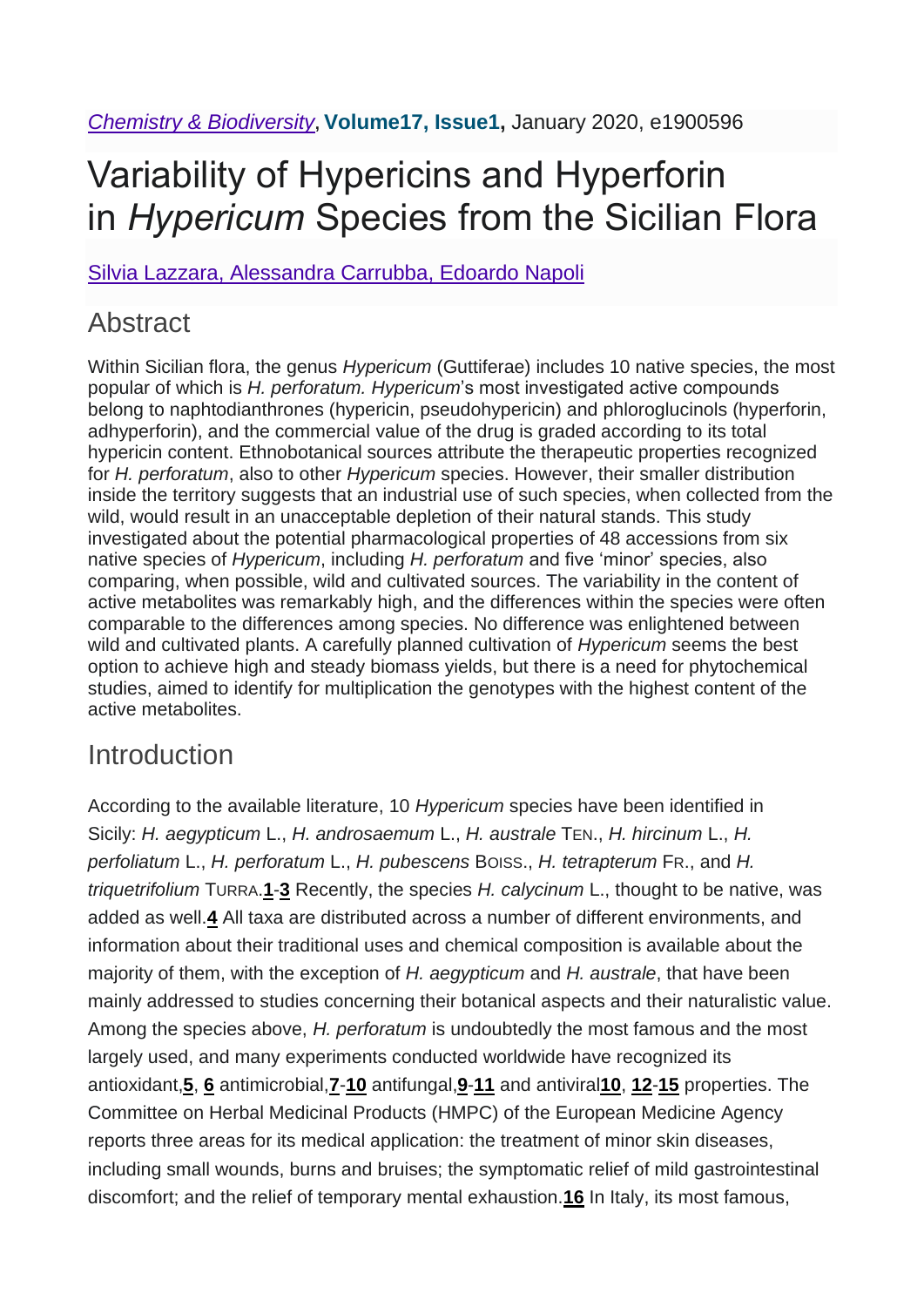widespread and ancient popular way of administration is the oleolite *(Oleum hyperici)*, that is obtained through a 40‐days maceration of flowers in sunflower oil or extra virgin olive oil.**[17](https://onlinelibrary.wiley.com/doi/10.1002/cbdv.201900596#cbdv201900596-bib-0017)**, **[18](https://onlinelibrary.wiley.com/doi/10.1002/cbdv.201900596#cbdv201900596-bib-0018)** With an astounding homogeneity of preparation methods and uses across geographical areas, the oleolite of *H. perforatum* is a traditional topical remedy for the treatment of wounds and burns, throughout Mediterranean and European countries from Italy,**[5](https://onlinelibrary.wiley.com/doi/10.1002/cbdv.201900596#cbdv201900596-bib-0005)** to Spain,**[15](https://onlinelibrary.wiley.com/doi/10.1002/cbdv.201900596#cbdv201900596-bib-0015)**, **[19](https://onlinelibrary.wiley.com/doi/10.1002/cbdv.201900596#cbdv201900596-bib-0019)** Bulgaria,**[13](https://onlinelibrary.wiley.com/doi/10.1002/cbdv.201900596#cbdv201900596-bib-0013)** Albania,**[20](https://onlinelibrary.wiley.com/doi/10.1002/cbdv.201900596#cbdv201900596-bib-0020)** Bosnia‐Herzegovina,**[21](https://onlinelibrary.wiley.com/doi/10.1002/cbdv.201900596#cbdv201900596-bib-0021)** Kosovo,**[22](https://onlinelibrary.wiley.com/doi/10.1002/cbdv.201900596#cbdv201900596-bib-0022)** and Turkey.**[18](https://onlinelibrary.wiley.com/doi/10.1002/cbdv.201900596#cbdv201900596-bib-0018)**, **[23](https://onlinelibrary.wiley.com/doi/10.1002/cbdv.201900596#cbdv201900596-bib-0023)**, **[24](https://onlinelibrary.wiley.com/doi/10.1002/cbdv.201900596#cbdv201900596-bib-0024)**

Interestingly, the same extraction method is occasionally applied also to other *Hypericum* species, with different therapeutic indications according to the geographical location. Hence, the oleolites from *H. perfoliatum* and *H. lydium*, respectively, are used for topical skin application in Sicily**[25](https://onlinelibrary.wiley.com/doi/10.1002/cbdv.201900596#cbdv201900596-bib-0025)** and in Turkey.**[26](https://onlinelibrary.wiley.com/doi/10.1002/cbdv.201900596#cbdv201900596-bib-0026)** In Turkey, the same preparation from *H. scabrum* finds use to treat peptic ulcer**[27](https://onlinelibrary.wiley.com/doi/10.1002/cbdv.201900596#cbdv201900596-bib-0027)** and in England, *H. androsaemum* is the basic ingredient of a wound‐healing ointment.**[28](https://onlinelibrary.wiley.com/doi/10.1002/cbdv.201900596#cbdv201900596-bib-0028)**

The possibility to use other *Hypericum* species as an alternative to *H. perforatum* is not a new issue.**[29](https://onlinelibrary.wiley.com/doi/10.1002/cbdv.201900596#cbdv201900596-bib-0029)**, **[30](https://onlinelibrary.wiley.com/doi/10.1002/cbdv.201900596#cbdv201900596-bib-0030)** In traditional use, several *Hypericum* species share the same utilizations, and ethnobotanical sources ascribe well‐defined therapeutic actions to almost all of them. For example, significant antioxidant, antifungal and antiviral actions not only are indicated for *H. perforatum*, but also for *H. androsaemum*,**[6](https://onlinelibrary.wiley.com/doi/10.1002/cbdv.201900596#cbdv201900596-bib-0006)**, **[8](https://onlinelibrary.wiley.com/doi/10.1002/cbdv.201900596#cbdv201900596-bib-0008)**, **[11](https://onlinelibrary.wiley.com/doi/10.1002/cbdv.201900596#cbdv201900596-bib-0011)**, **[28](https://onlinelibrary.wiley.com/doi/10.1002/cbdv.201900596#cbdv201900596-bib-0028)**, **[31](https://onlinelibrary.wiley.com/doi/10.1002/cbdv.201900596#cbdv201900596-bib-0031)**-**[36](https://onlinelibrary.wiley.com/doi/10.1002/cbdv.201900596#cbdv201900596-bib-0036)** *H. calycinum*,**[4](https://onlinelibrary.wiley.com/doi/10.1002/cbdv.201900596#cbdv201900596-bib-0004)**, **[6](https://onlinelibrary.wiley.com/doi/10.1002/cbdv.201900596#cbdv201900596-bib-0006)**, **[9](https://onlinelibrary.wiley.com/doi/10.1002/cbdv.201900596#cbdv201900596-bib-0009)**- **[11](https://onlinelibrary.wiley.com/doi/10.1002/cbdv.201900596#cbdv201900596-bib-0011)**, **[37](https://onlinelibrary.wiley.com/doi/10.1002/cbdv.201900596#cbdv201900596-bib-0037)** *H. hircinum*,**[7](https://onlinelibrary.wiley.com/doi/10.1002/cbdv.201900596#cbdv201900596-bib-0007)**, **[9](https://onlinelibrary.wiley.com/doi/10.1002/cbdv.201900596#cbdv201900596-bib-0009)**, **[10](https://onlinelibrary.wiley.com/doi/10.1002/cbdv.201900596#cbdv201900596-bib-0010)**, **[29](https://onlinelibrary.wiley.com/doi/10.1002/cbdv.201900596#cbdv201900596-bib-0029)**, **[38](https://onlinelibrary.wiley.com/doi/10.1002/cbdv.201900596#cbdv201900596-bib-0038)**-**[43](https://onlinelibrary.wiley.com/doi/10.1002/cbdv.201900596#cbdv201900596-bib-0043)** *H. tetrapterum*,**[6](https://onlinelibrary.wiley.com/doi/10.1002/cbdv.201900596#cbdv201900596-bib-0006)**, **[7](https://onlinelibrary.wiley.com/doi/10.1002/cbdv.201900596#cbdv201900596-bib-0007)**, **[9](https://onlinelibrary.wiley.com/doi/10.1002/cbdv.201900596#cbdv201900596-bib-0009)**-**[11](https://onlinelibrary.wiley.com/doi/10.1002/cbdv.201900596#cbdv201900596-bib-0011)**, **[30](https://onlinelibrary.wiley.com/doi/10.1002/cbdv.201900596#cbdv201900596-bib-0030)**, **[37](https://onlinelibrary.wiley.com/doi/10.1002/cbdv.201900596#cbdv201900596-bib-0037)**, **[44](https://onlinelibrary.wiley.com/doi/10.1002/cbdv.201900596#cbdv201900596-bib-0044)** and *H. triquetrifolium*.**[45](https://onlinelibrary.wiley.com/doi/10.1002/cbdv.201900596#cbdv201900596-bib-0045)**-**[50](https://onlinelibrary.wiley.com/doi/10.1002/cbdv.201900596#cbdv201900596-bib-0050)** An effective radical‐scavenging activity, probably consequent to the antioxidant activity demonstrated by many *in vitro* experiments, is claimed for *H. hircinum*.**[43](https://onlinelibrary.wiley.com/doi/10.1002/cbdv.201900596#cbdv201900596-bib-0043)** Beneficial effects on central nervous system due to documented antidepressant, sedative and relaxant properties are attributed also to *H. calycinum*,**[4](https://onlinelibrary.wiley.com/doi/10.1002/cbdv.201900596#cbdv201900596-bib-0004)**, **[51](https://onlinelibrary.wiley.com/doi/10.1002/cbdv.201900596#cbdv201900596-bib-0051)** *H. maculatum*,**[52](https://onlinelibrary.wiley.com/doi/10.1002/cbdv.201900596#cbdv201900596-bib-0052)** and *H. triquetrifolium*.**[47](https://onlinelibrary.wiley.com/doi/10.1002/cbdv.201900596#cbdv201900596-bib-0047)**, **[48](https://onlinelibrary.wiley.com/doi/10.1002/cbdv.201900596#cbdv201900596-bib-0048)** Efficacy for the treatment of minor inflammations of the skin (such as sunburn), and for healing of minor wounds, is reported for *H. hircinum*,**[39](https://onlinelibrary.wiley.com/doi/10.1002/cbdv.201900596#cbdv201900596-bib-0039)**, **[53](https://onlinelibrary.wiley.com/doi/10.1002/cbdv.201900596#cbdv201900596-bib-0053)** *H. maculatum*,**[52](https://onlinelibrary.wiley.com/doi/10.1002/cbdv.201900596#cbdv201900596-bib-0052)** and *H. pubescens*.**[54](https://onlinelibrary.wiley.com/doi/10.1002/cbdv.201900596#cbdv201900596-bib-0054)** Utility for the treatment of stomach and kidneys disorders is declared for *H.* 

#### *androsaemum*.**[9](https://onlinelibrary.wiley.com/doi/10.1002/cbdv.201900596#cbdv201900596-bib-0009)**, **[28](https://onlinelibrary.wiley.com/doi/10.1002/cbdv.201900596#cbdv201900596-bib-0028)**, **[31](https://onlinelibrary.wiley.com/doi/10.1002/cbdv.201900596#cbdv201900596-bib-0031)**, **[32](https://onlinelibrary.wiley.com/doi/10.1002/cbdv.201900596#cbdv201900596-bib-0032)**, **[36](https://onlinelibrary.wiley.com/doi/10.1002/cbdv.201900596#cbdv201900596-bib-0036)**

In many cases, however, these actions have not been demonstrated by specific experiments, and there is no actual evidence that the extracts of *Hypericum* species different from *H. perforatum* are effective for the claimed uses. Otherwise, from a survey in the literature, opposite evidences show up, as for example the demonstrated hepatotoxic activity of *H. androsaemum***[55](https://onlinelibrary.wiley.com/doi/10.1002/cbdv.201900596#cbdv201900596-bib-0055)** or the mutagenicity of *H. triquetrifolium*.**[56](https://onlinelibrary.wiley.com/doi/10.1002/cbdv.201900596#cbdv201900596-bib-0056)** A proper characterization of all *Hypericum* species, to avoid frauds or unintentional misuses, is therefore advocated.**[36](https://onlinelibrary.wiley.com/doi/10.1002/cbdv.201900596#cbdv201900596-bib-0036)**

An additional issue comes from environmental concerns. Despite their great commercial importance, *Hypericum*-based market products are mostly derived from plants picked up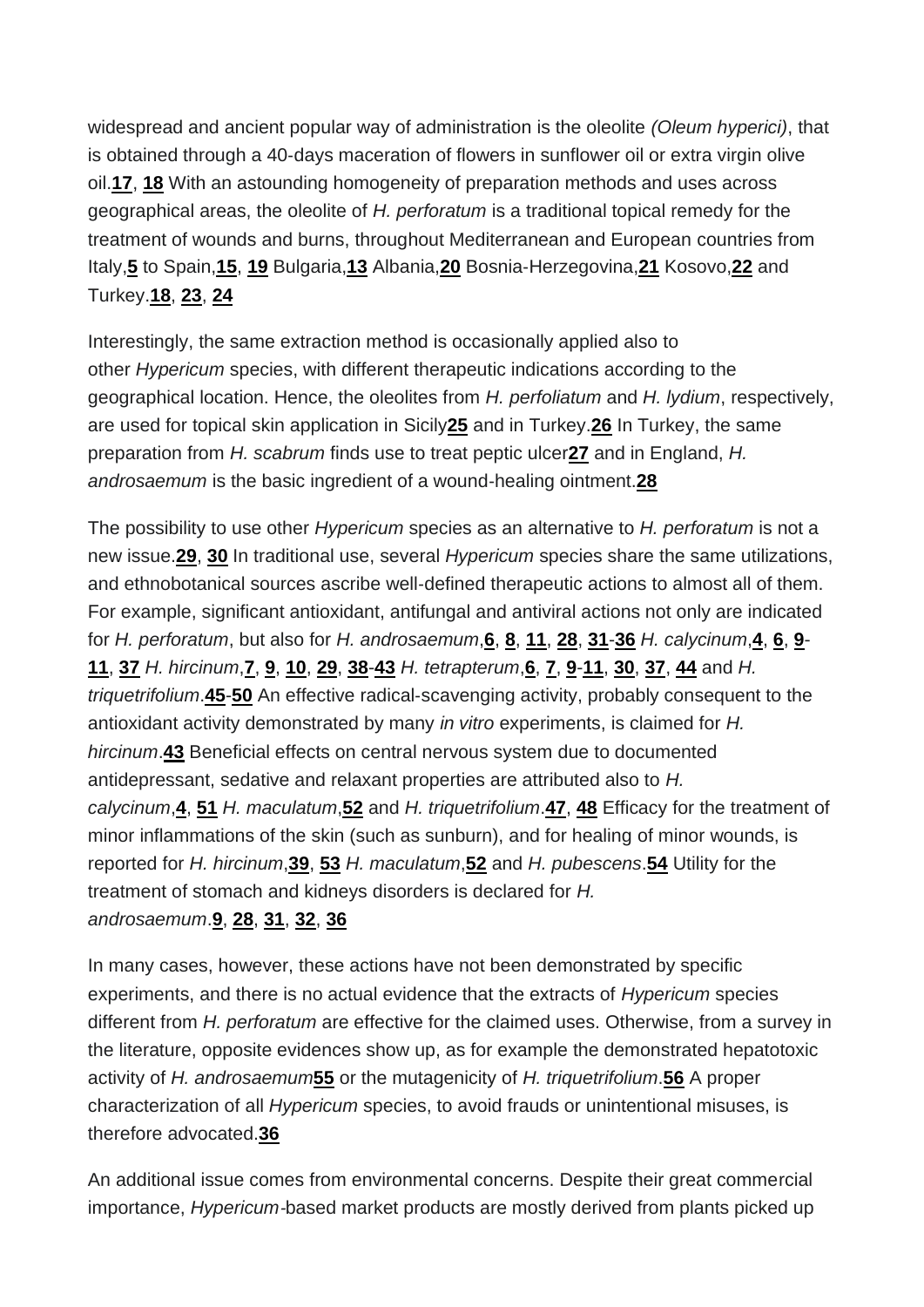from the wild,**[57](https://onlinelibrary.wiley.com/doi/10.1002/cbdv.201900596#cbdv201900596-bib-0057)** and no information is available about the sustainability of these collection practices. Although the establishment of environmentally friendly gathering practices from natural populations is increasingly encouraged,**[58](https://onlinelibrary.wiley.com/doi/10.1002/cbdv.201900596#cbdv201900596-bib-0058)** many countries have expressed a strong concern about the risk of an uncontrollable depletion of this natural resource due to unrestrained collection of wild plants. A number of *Hypericum* species, including *H. perforatum*, are listed among the endangered plants in several areas, from Portugal**[31](https://onlinelibrary.wiley.com/doi/10.1002/cbdv.201900596#cbdv201900596-bib-0031)** to Albania**[20](https://onlinelibrary.wiley.com/doi/10.1002/cbdv.201900596#cbdv201900596-bib-0020)** and Croatia.**[59](https://onlinelibrary.wiley.com/doi/10.1002/cbdv.201900596#cbdv201900596-bib-0059)** Moreover, the world distribution of *Hypericum* species and populations is uneven, spanning from arid and sunny coastal areas to humid riparian and woody mountainous,**[60](https://onlinelibrary.wiley.com/doi/10.1002/cbdv.201900596#cbdv201900596-bib-0060)**, **[61](https://onlinelibrary.wiley.com/doi/10.1002/cbdv.201900596#cbdv201900596-bib-0061)** insomuch as in many areas it is claimed to be an invasive weed.**[62](https://onlinelibrary.wiley.com/doi/10.1002/cbdv.201900596#cbdv201900596-bib-0062)** Hence, a large variability is expected in phytochemical features and biomass yields, not only among the different species, but also among populations of the same species, and relying upon collection from the wild cannot guarantee a steady supply of raw material.**[63](https://onlinelibrary.wiley.com/doi/10.1002/cbdv.201900596#cbdv201900596-bib-0063)** Presently, specialized cultivations of *Hypericum* in Europe do not involve wide areas, but an increase of its cultivation is expected in the near future.**[64](https://onlinelibrary.wiley.com/doi/10.1002/cbdv.201900596#cbdv201900596-bib-0064)** In USA, market indices about pricing of *H. perforatum* herb agree on the conclusion that *Hypericum* field production may allow gaining 2.000 to 3.000 \$/acre, provided the harvested biomass is rich in hypericin.**[65](https://onlinelibrary.wiley.com/doi/10.1002/cbdv.201900596#cbdv201900596-bib-0065)** Hence, great efforts are addressed to improve field management techniques, with the goal to enhance the yield of those phytochemicals that are thought to be responsible for the therapeutic properties of the plant.**[66](https://onlinelibrary.wiley.com/doi/10.1002/cbdv.201900596#cbdv201900596-bib-0066)**

Indeed, in *Hypericum* plants a great metabolic complexity shows up. Saxena et al.**[67](https://onlinelibrary.wiley.com/doi/10.1002/cbdv.201900596#cbdv201900596-bib-0067)** list about 190 secondary metabolites of *H. perforatum*, belonging to different chemical classes. Although some of them are still undefined, several components are thought to be important from the therapeutic point of view. Among these, polyphenols (rutin, hyperoside, isoquercitrin and quercitrin), phenolic acids (chlorogenic acid and caffeic acid), phloroglucinols (hyperforins), naphtodianthrones (hypericins) as non‐volatiles,**[68](https://onlinelibrary.wiley.com/doi/10.1002/cbdv.201900596#cbdv201900596-bib-0068)**, **[69](https://onlinelibrary.wiley.com/doi/10.1002/cbdv.201900596#cbdv201900596-bib-0069)** and essential oil as volatiles.**[9](https://onlinelibrary.wiley.com/doi/10.1002/cbdv.201900596#cbdv201900596-bib-0009)**, **[29](https://onlinelibrary.wiley.com/doi/10.1002/cbdv.201900596#cbdv201900596-bib-0029)** Despite the large number of trials and reviews on this subject, there is no general agreement as far about which chemical compounds are directly responsible for each specific therapeutic property attributed to the plant.**[70](https://onlinelibrary.wiley.com/doi/10.1002/cbdv.201900596#cbdv201900596-bib-0070)**-**[74](https://onlinelibrary.wiley.com/doi/10.1002/cbdv.201900596#cbdv201900596-bib-0074)** The most investigated compounds are hypericins (hypericin and pseudohypericin) and hyperforin. Although many authors claim these compounds to be responsible for the anti‐ inflammatory action of *H. perforatum*,**[18](https://onlinelibrary.wiley.com/doi/10.1002/cbdv.201900596#cbdv201900596-bib-0018)**, **[75](https://onlinelibrary.wiley.com/doi/10.1002/cbdv.201900596#cbdv201900596-bib-0075)** recent findings suggest that such effect should be attributed to the simultaneous action of several different classes of secondary compounds, that have demonstrated additive, synergic or sometimes antagonist effects. Hence, an increasing importance in therapeutic practice is given to the total plant extract, that should be more properly regarded as the active constituent of the plant.**[73](https://onlinelibrary.wiley.com/doi/10.1002/cbdv.201900596#cbdv201900596-bib-0073)**, **[74](https://onlinelibrary.wiley.com/doi/10.1002/cbdv.201900596#cbdv201900596-bib-0074)**

The aim of this work was to explore the variability of the content of three major active metabolites (hypericin, pseudohypericin and hyperforin) in six *Hypericum* species native to Sicily, to: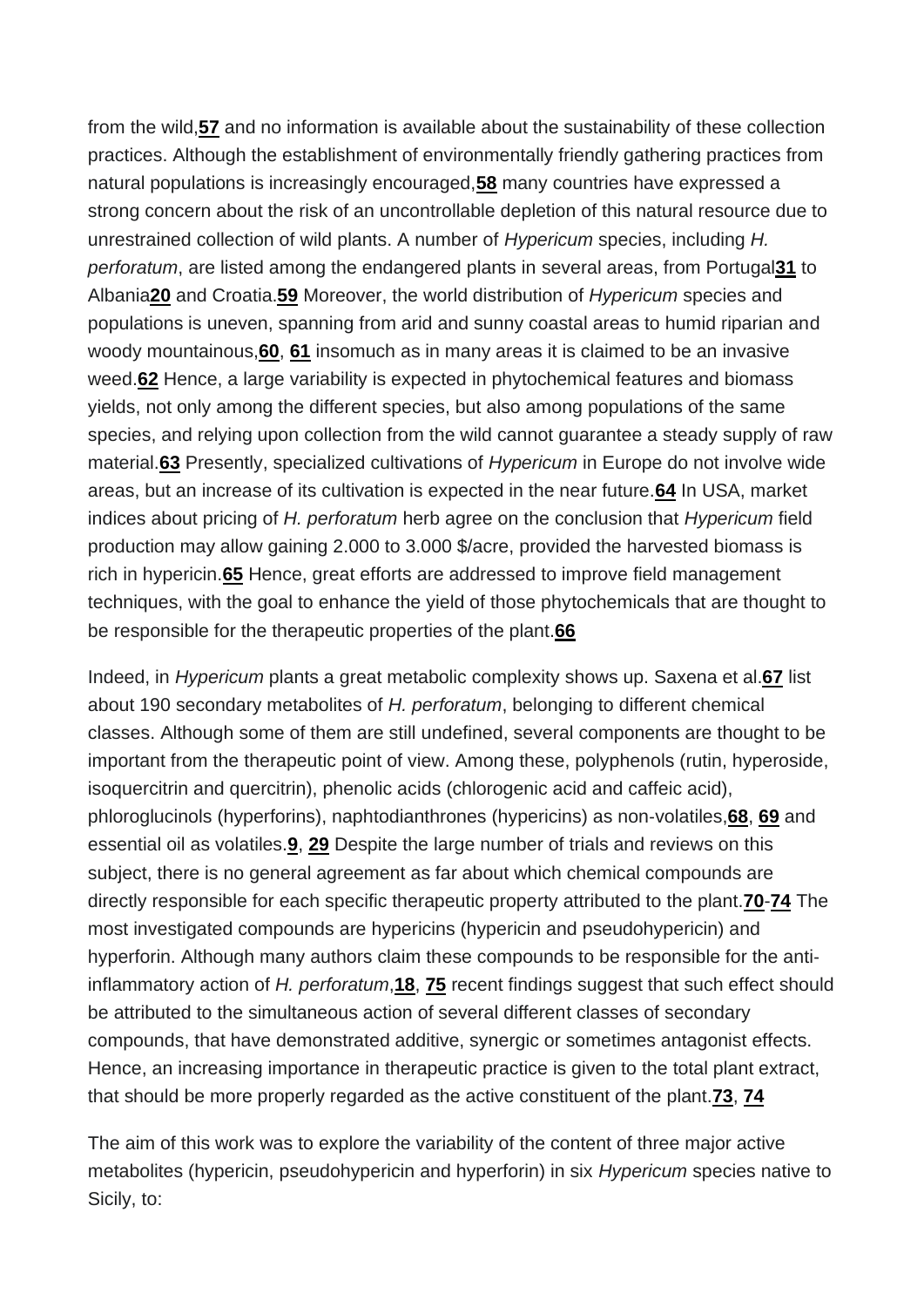1) Assess the suitability of five 'minor' *Hypericum* species to the same uses that are routinely suggested for *H. perforatum*, 2) compare the levels in the above-mentioned metabolites according to geographical provenances and growth conditions, including wild and cultivated sources and different class of altitudes.

### Results and Discussion

#### *Differences among Species*

The present study concerned 48 *Hypericum* accessions, belonging to six species (*Table* **1**).

**Table 1.** Codes, provenance, year of collection, specific growth conditions (wild or cultivated), elevation above sea level and GPS coordinates of the collection sites of the 48 studied *Hypericum* accessions.

| Species and section <sup>[a]</sup>       | <b>Sample</b><br>Code | Herbarium<br>Code <sup>[b]</sup> | <b>Provenance</b>        | <b>Collection</b><br>year | <b>Elevation</b><br>m a.s.l. | <b>GPS</b><br>coordinates |
|------------------------------------------|-----------------------|----------------------------------|--------------------------|---------------------------|------------------------------|---------------------------|
| Wild                                     |                       |                                  |                          |                           |                              |                           |
| H. perforatum L.<br>(Sect. Hypericum L.) | PFR1                  | SAF100007                        | Piano<br>Marcato<br>(PA) | 2013                      | 1045                         | 37°54'30"N-<br>14°04'78"E |
|                                          | PFR <sub>2</sub>      | SAF100006                        | Piano Ferro<br>(PA) 1    | 2013                      | 1065                         | 37°54'23"N-<br>14°04'75"E |
|                                          | PFR <sub>3</sub>      | SAF100010                        | Vicaretto<br>(PA)        | 2013                      | 900                          | 37°53'35"N-<br>14°05'48"E |
|                                          | PFR4                  | SAF100003                        | Capo Gallo<br>$(PA)$ 1   | 2013                      | 113                          | 38°12'43"N-<br>13°17'39"E |
|                                          | PFR <sub>5</sub>      | SAF100005                        | M. Petroso<br>(PA)       | 2013                      | 524                          | 38°05'49"N-<br>13°15'54"E |
|                                          | PFR <sub>6</sub>      | SAF100008                        | Pomieri<br>(PA)          | 2013                      | 1342                         | 37°51'29"N-<br>14°04'06"E |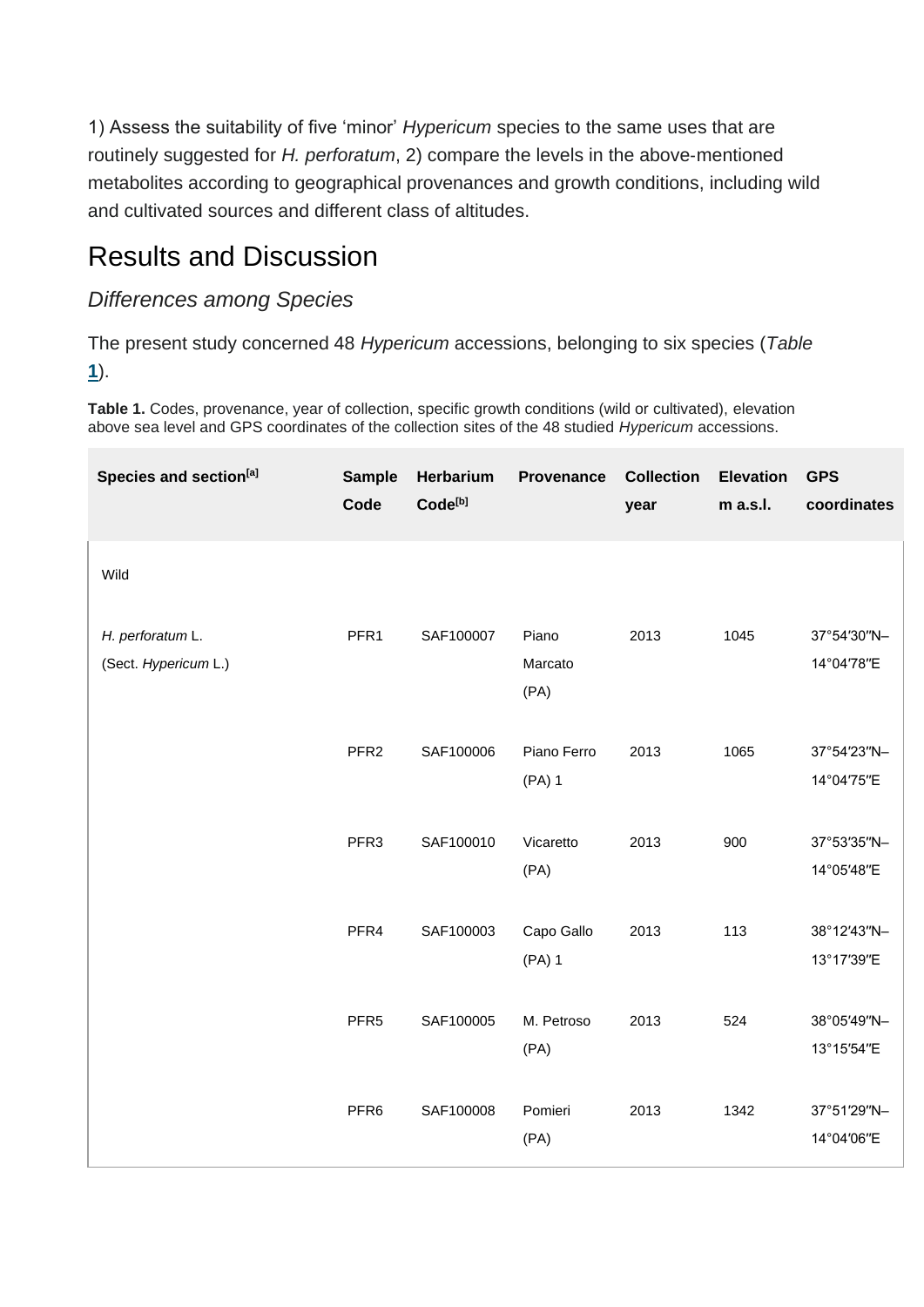| Species and section <sup>[a]</sup> | <b>Sample</b><br>Code | Herbarium<br>Code <sup>[b]</sup> | Provenance                    | <b>Collection</b><br>year | <b>Elevation</b><br>m a.s.l. | <b>GPS</b><br>coordinates |
|------------------------------------|-----------------------|----------------------------------|-------------------------------|---------------------------|------------------------------|---------------------------|
|                                    | PFR <sub>15</sub>     | SAF100001                        | Cammarata<br>$(AG)$ 1         | 2013                      | 420                          | 37°38'03"N-<br>13°40'56"E |
|                                    | PFR16                 | SAF100002                        | Cammarata<br>$(AG)$ 2         | 2013                      | 425                          | 37°38'01"N-<br>13°40'55"E |
|                                    | PFR <sub>26</sub>     | SAF100004                        | М.<br>Cammarata<br>$(AG)$ 1   | 2013                      | 870                          | 37°38'08"N-<br>13°37'40"E |
|                                    | PFR7                  | SAF100013                        | Contessa<br>Entellina<br>(PA) | 2014                      | 830                          | 37°42'60"N-<br>13°10'93"E |
|                                    | PFR8                  | SAF100019                        | Ucria (ME)                    | 2014                      | 670                          | 38°03'38"N-<br>14°52'96"E |
|                                    | PFR9                  | SAF100018                        | Polizzi<br>Generosa<br>(PA)   | 2014                      | 860                          | 37°48'21"N-<br>14°00'39"E |
|                                    | PFR <sub>10</sub>     | SAF100017                        | Piano Ferro<br>$(PA)$ 2       | 2014                      | 1065                         | 37°54'23"N-<br>14°04'75"E |
|                                    | PFR11                 | SAF100012                        | Capo Gallo<br>$(PA)$ 2        | 2014                      | 113                          | 38°12'43"N-<br>13°17'39"E |
|                                    | PFR <sub>12</sub>     | SAF100015                        | Pian<br>dell'Occhio<br>(PA) 1 | 2014                      | 585                          | 38°06'12"N-<br>13°13'57"E |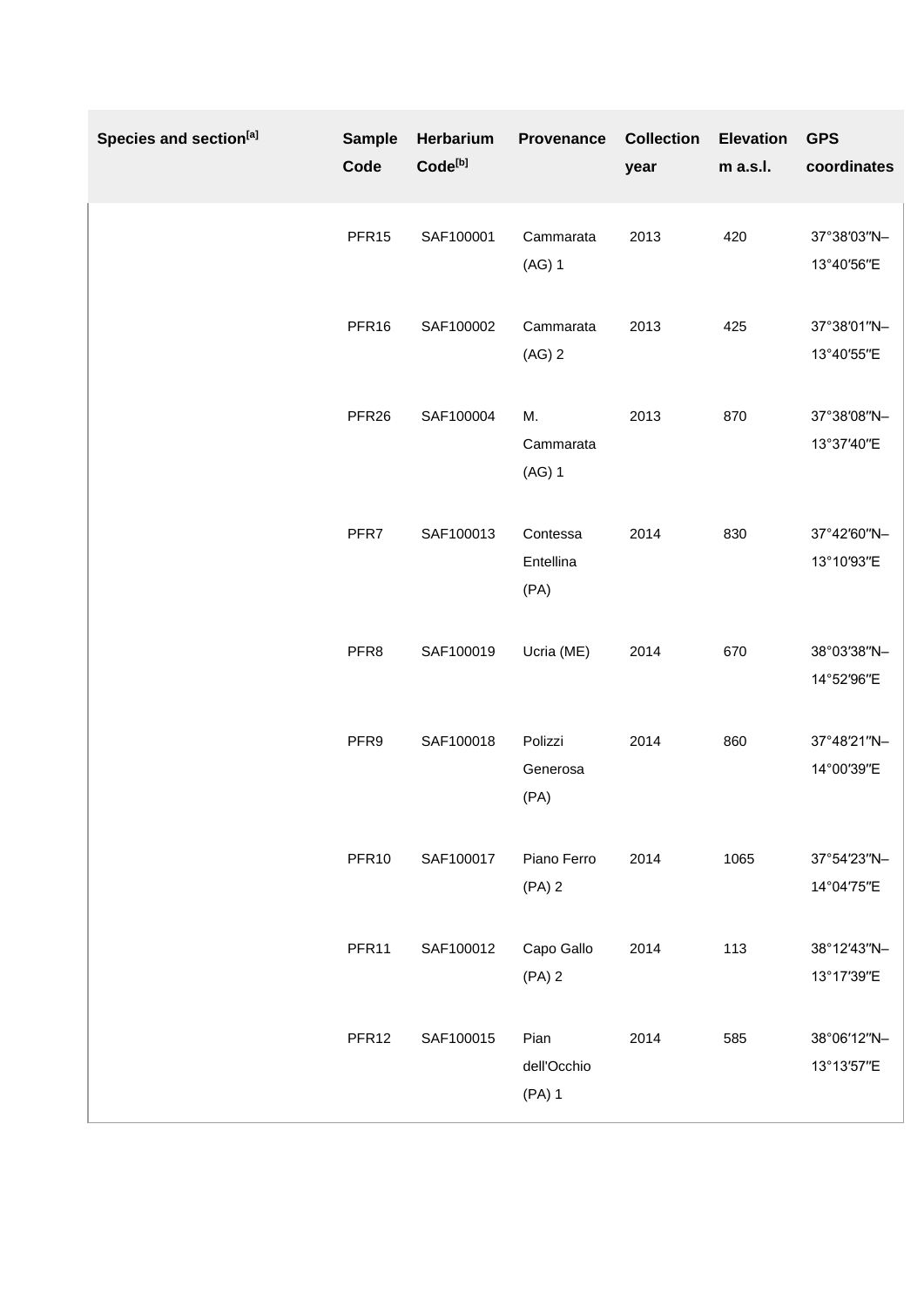| Species and section <sup>[a]</sup>              | <b>Sample</b><br>Code | Herbarium<br>Code <sup>[b]</sup> | Provenance                      | <b>Collection</b><br>year | <b>Elevation</b><br>m a.s.l. | <b>GPS</b><br>coordinates |
|-------------------------------------------------|-----------------------|----------------------------------|---------------------------------|---------------------------|------------------------------|---------------------------|
|                                                 | PFR13                 | SAF100016                        | Pian<br>dell'Occhio<br>$(PA)$ 2 | 2014                      | 590                          | 38°06'11"N-<br>13°14'00"E |
|                                                 | PFR14                 | SAF100011                        | Blufi (PA)                      | 2014                      | 710                          | 37°44'51"N-<br>14°04'55"E |
|                                                 | PFR <sub>27</sub>     | SAF100014                        | М.<br>Cammarata<br>$(AG)$ 2     | 2014                      | 870                          | 37°38'08"N-<br>13°37'40"E |
| H. perfoliatum L.<br>(Sect. Drosocarpium SPACH) | PFL1                  | SAF100020                        | Cammarata<br>(AG) 1             | 2013                      | 420                          | 37°38'03"N-<br>13°40'56"E |
|                                                 | PFL <sub>2</sub>      | SAF100021                        | Cammarata<br>$(AG)$ 2           | 2013                      | 425                          | 37°38'01"N-<br>13°40'55"E |
|                                                 | PFL3                  | SAF100023                        | М.<br>Catalfano<br>(PA) 1       | 2013                      | 150                          | 38°06'37"N-<br>13°31'20"E |
|                                                 | PFL4                  | SAF100022                        | Capo Gallo<br>(PA) 1            | 2013                      | 85                           | 38°12'37"N-<br>13°17'29"E |
|                                                 | PFL <sub>5</sub>      | SAF100029                        | Pian<br>dell'Occhio<br>(PA)     | 2014                      | 590                          | 38°06'11"N-<br>13°14'00"E |
|                                                 | PFL6                  | SAF100032                        | Ucria (ME)                      | 2014                      | 670                          | 38°03'38"N-<br>14°52'96"E |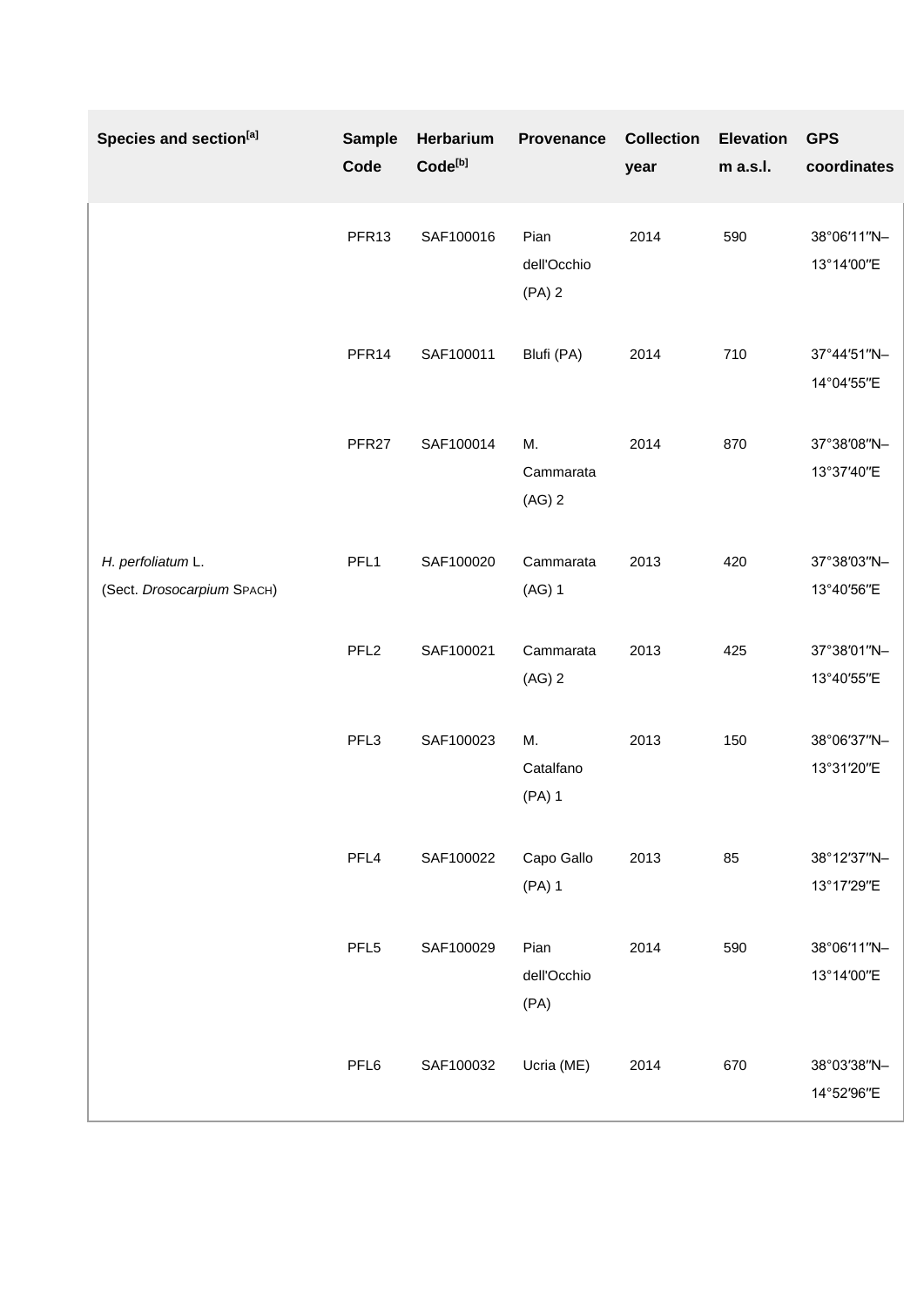| Species and section <sup>[a]</sup>                | <b>Sample</b><br>Code | Herbarium<br>Code <sup>[b]</sup> | <b>Provenance</b>             | <b>Collection</b><br>year | <b>Elevation</b><br>m a.s.l. | <b>GPS</b><br>coordinates |
|---------------------------------------------------|-----------------------|----------------------------------|-------------------------------|---------------------------|------------------------------|---------------------------|
|                                                   | PFL7                  | SAF100026                        | Contessa<br>Entellina<br>(PA) | 2014                      | 830                          | 37°42'60"N-<br>13°10'93"E |
|                                                   | PFL8                  | SAF100031                        | Polizzi<br>Generosa<br>(PA)   | 2014                      | 860                          | 37°48'21"N-<br>14°00'39"E |
|                                                   | PFL9                  | SAF100027                        | М.<br>Cammarata<br>(AG)       | 2014                      | 870                          | 37°38'08"N-<br>13°37'40"E |
|                                                   | PFL <sub>10</sub>     | SAF100028                        | М.<br>Catalfano<br>$(PA)$ 2   | 2014                      | 150                          | 38°06'37"N-<br>13°31'20"E |
|                                                   | PFL11                 | SAF100024                        | Capo Gallo<br>$(PA)$ 1        | 2014                      | 85                           | 38°12'37"N-<br>13°17'29"E |
|                                                   | PFL <sub>12</sub>     | SAF100025                        | Capo Gallo<br>$(PA)$ 2        | 2014                      | 135                          | 38°12'36"N-<br>13°17'33"E |
|                                                   | PFL <sub>13</sub>     | SAF100030                        | Piano Ferro<br>(PA)           | 2014                      | 1065                         | 37°54'23"N-<br>14°04'75"E |
| H. pubescens Boiss.<br>(Sect. Adenosepalum SPACH) | PUB1                  | SAF100033                        | Mazara del<br>Vallo (TP)      | 2014                      | 260                          | 37°42'09"N-<br>12°37'28"E |
| H. tetrapterum FR.<br>(Sect. Hypericum L.)        | TRP1                  | SAF100034                        | Floresta<br>(ME)              | 2014                      | 1270                         | 37°58'42"N-<br>14°56'42"E |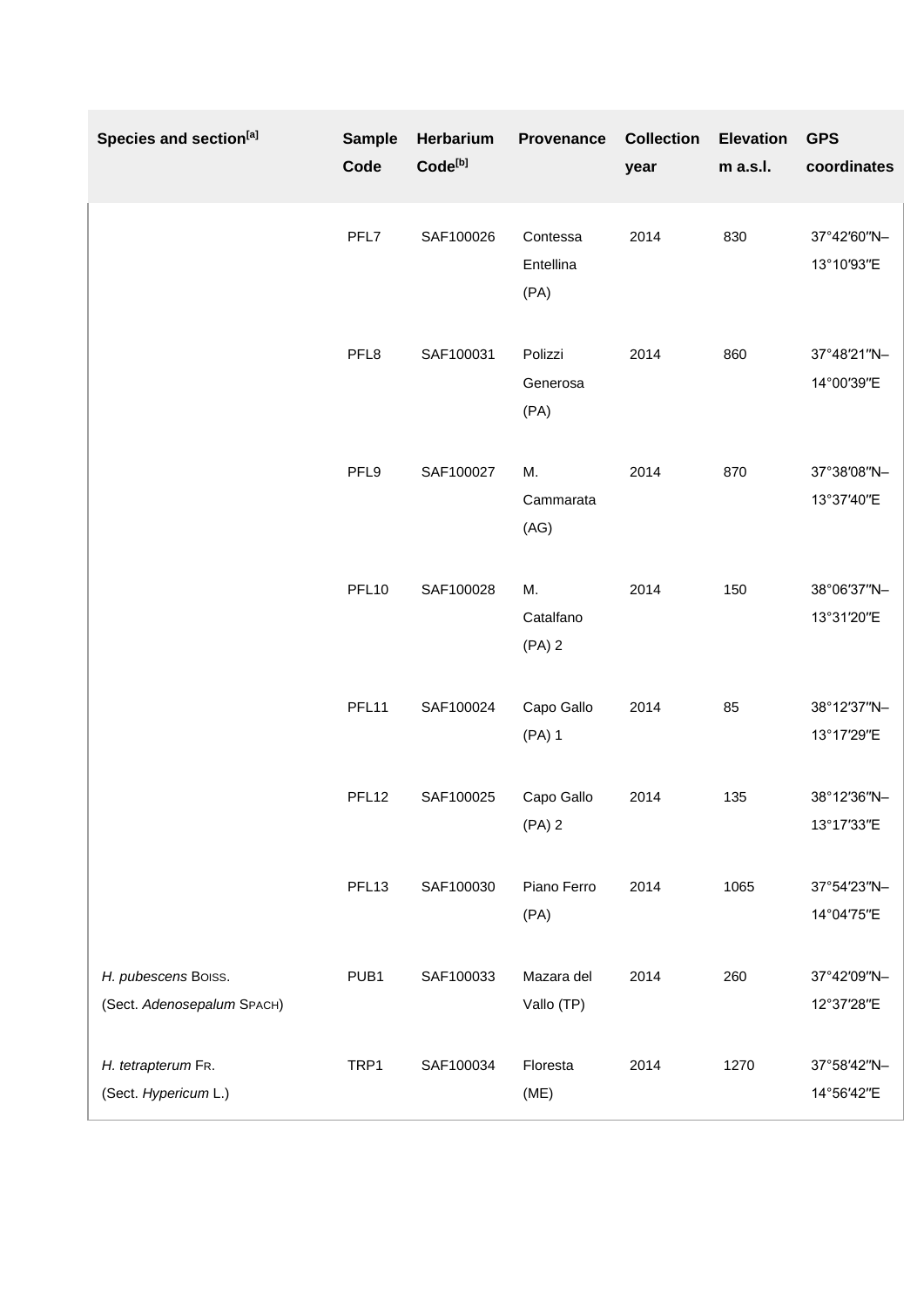| Species and section <sup>[a]</sup>                                             | <b>Sample</b><br>Code | Herbarium<br>Code <sup>[b]</sup> | Provenance      | <b>Collection</b><br>year | <b>Elevation</b><br>m a.s.l. | <b>GPS</b><br>coordinates |
|--------------------------------------------------------------------------------|-----------------------|----------------------------------|-----------------|---------------------------|------------------------------|---------------------------|
| H. hircinum subsp. majus (AITON)<br>N. (Sect. Androsaemum (DUHAMEL)<br>GORDON) | HRC1                  | SAF100035                        | Sinagra<br>(ME) | 2014                      | 280                          | 38°04'37"N-<br>14°51'32"E |
| H. calycinum L.<br>(Sect. Ascyreia CHOISY)                                     | CLC1                  | SAF100036                        | Ucria (ME)      | 2014                      | 700                          | 38°03'26"N-<br>14°52'12"E |
| Cultivated                                                                     |                       |                                  |                 |                           |                              |                           |
| H. perforatum                                                                  | PFR17                 | Cammarata (AG) 1                 |                 | 2014                      | $\mathsf{P}^{\text{[c]}}$    |                           |
|                                                                                | PFR18                 | Cammarata (AG) 2                 |                 | 2014                      | P                            |                           |
|                                                                                | PFR19                 | Cammarata (AG) 3                 |                 | 2014                      | ${\sf P}$                    |                           |
|                                                                                | PFR <sub>20</sub>     | Cammarata (AG) 4                 |                 | 2014                      | ${\sf P}$                    |                           |
|                                                                                | PFR <sub>21</sub>     | Cammarata (AG) 5                 |                 | 2014                      | P                            |                           |
|                                                                                | PFR <sub>22</sub>     | Cammarata (AG) 6                 |                 | 2014                      | $\mathsf F$                  |                           |
|                                                                                | PFR <sub>23</sub>     | Cammarata (AG) 6                 |                 | 2014                      | ${\sf P}$                    |                           |
|                                                                                | PFR <sub>28</sub>     | M. Cammarata (AG) 1              |                 | 2014                      | $\mathsf F$                  |                           |
|                                                                                | PFR <sub>24</sub>     | Piano Ferro (PA) 1               |                 | 2014                      | ${\sf P}$                    |                           |
|                                                                                | PFR <sub>25</sub>     | Piano Ferro (PA) 3               |                 | 2014                      | ${\sf P}$                    |                           |
| H. perfoliatum                                                                 | PFL <sub>14</sub>     | Capo Gallo (PA) 1                |                 | 2014                      | ${\sf P}$                    |                           |
| H. pubescens                                                                   | PUB <sub>2</sub>      | Palermo (PA)                     |                 | 2014                      | ${\sf P}$                    |                           |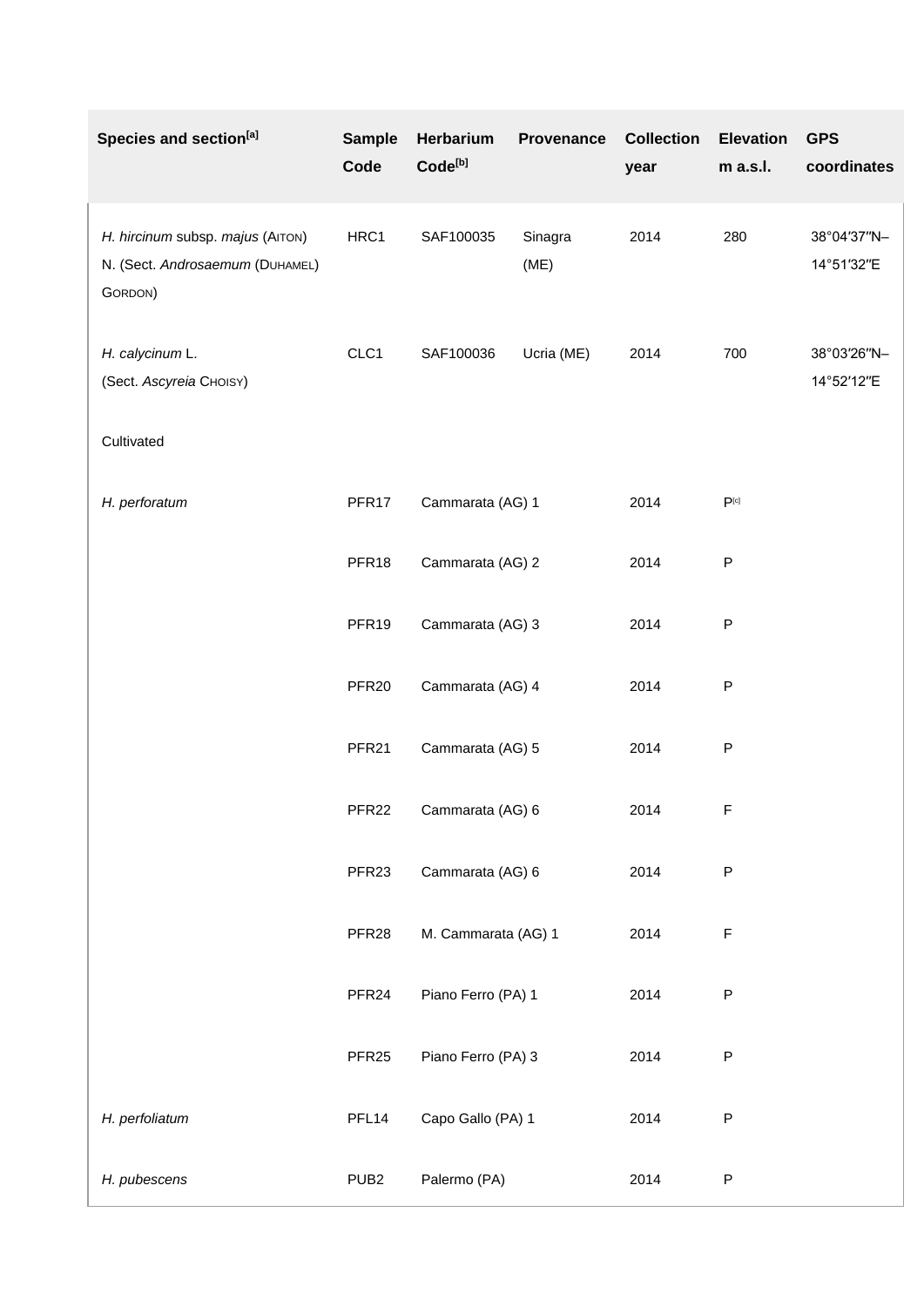| Species and section <sup>[a]</sup> | <b>Sample</b><br>Code | Herbarium<br>Code <sup>[b]</sup> | <b>Provenance</b> | <b>Collection</b><br>year | <b>Elevation</b><br>$m$ a.s.l. | <b>GPS</b><br>coordinates |
|------------------------------------|-----------------------|----------------------------------|-------------------|---------------------------|--------------------------------|---------------------------|
| H. tetrapterum                     | TRP <sub>2</sub>      | Palermo (PA)                     |                   | 2014                      | P                              |                           |

• [a] Taxonomic classification according to Crockett and Robson[.76](https://onlinelibrary.wiley.com/doi/10.1002/cbdv.201900596#cbdv201900596-bib-0076) [b] Herbarium of Department of Agricultural, Food and Forestry Sciences, University of Palermo, Italy. <sup>[c]</sup> P: pots; F: open field.

The first survey of the overall phytochemical variability of the collected *Hypericum* samples was performed by means of a Cluster Analysis based on the chemical composition of the obtained extracts. The dendrogram obtained by means of the CA is reported in *Figure* **1**. Only one *H. perforatum* accession (PFR7) was excluded from CA investigations, due to its exceptionally large amount of hyperforin (>30 g kg−1) that did not allow a proper discrimination among the remaining data.



**Figure 1 -** Dendrogram for all *Hypericum* individuals collected in Sicily in 2013 and 2014 (*n*=47 pooled data; Complete Linkage method; Euclidean distances metric).

As shown, the CA on pooled data was able to discriminate between two major groups, including 18 and 29 cases, respectively. The ANOVA performed on the two groups (*Table* **2**) showed that the most significant variable for the partitioning of data was the hyperforin content, that generated a clear distinction between individuals averaging a remarkably high (12.53 g kg<sup>-1</sup>, cluster 1) and an exceptionally low (2.63 g kg<sup>-1</sup>, cluster 2) hyperforin content. No significant differences showed up in both hypericins (hypericin and pseudohypericin) levels. All 'minor' *Hypericum* species (*H. pubescens*, *H. tetrapterum* and *H. calycinum*) were allocated into the second group, but *H.*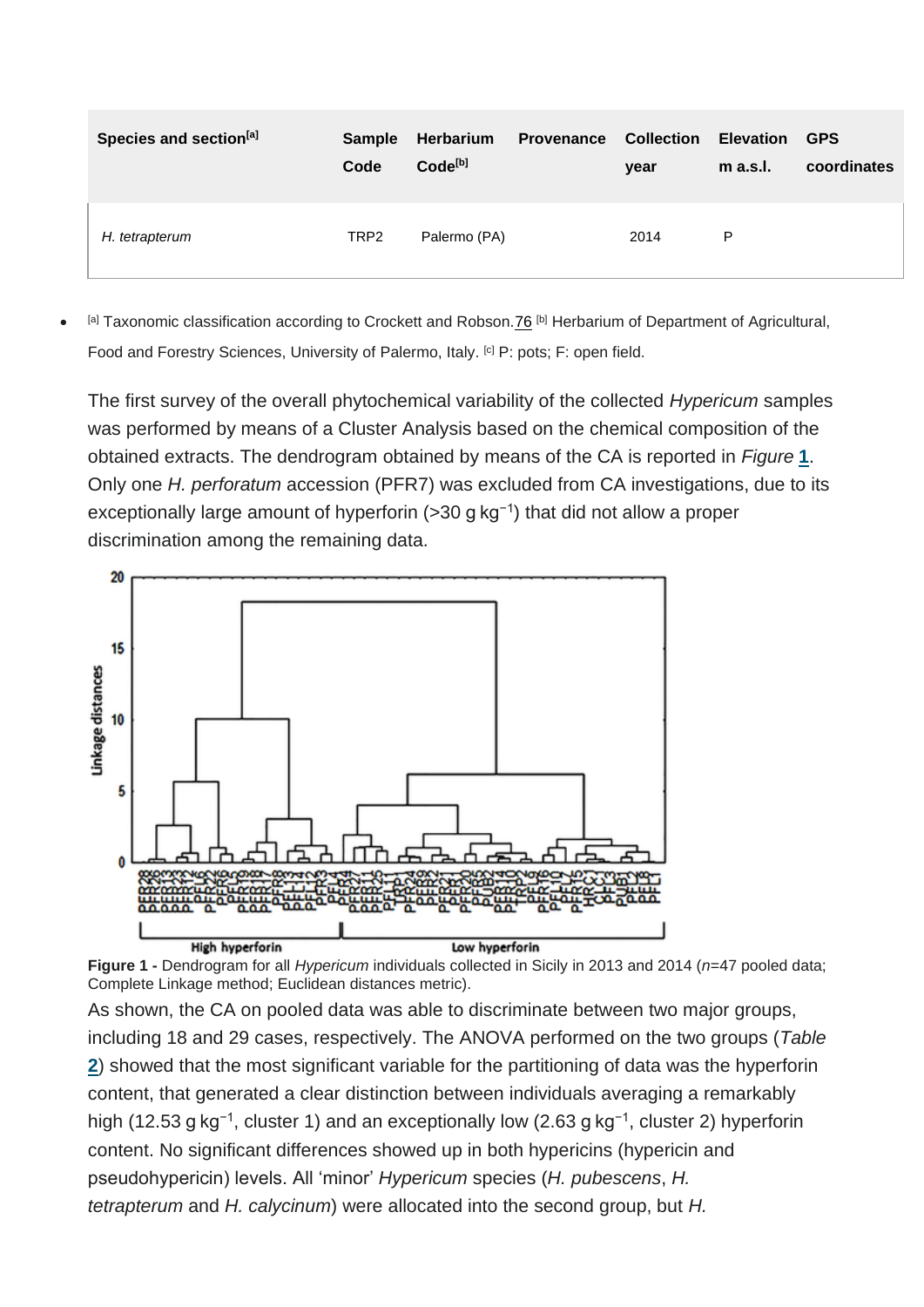*perforatum* and *H. perfoliatum* were merged into both clusters. Hence, it appears that a clustering only based on chemical composition does not match satisfactorily the species. The CA performed independently on *H. perforatum* (*Figure* **2**) and *H. perfoliatum* (*Figure* **3**) allowed partitioning both species into two groups each. Once again, in both species hyperforin content was the most important discriminatory character, allowing to partition between high‐hyperforin and low‐hyperforin individuals. The pseudohypericin and hypericin amounts were instead undifferentiated between groups.

|                        | Mean  | <b>SS between</b> | $\mathsf{D}\mathsf{F}$ | <b>SS within</b> | DF | $F^{[a]}$                     |
|------------------------|-------|-------------------|------------------------|------------------|----|-------------------------------|
| All pooled data        |       |                   |                        |                  |    |                               |
| Hyperforin g kg-1      |       | 1090.293          | $\mathbf{1}$           | 284.004          | 45 | 172.76***[b]                  |
| group 1 (18 cases)     | 12.53 |                   |                        |                  |    |                               |
| group 2 (29 cases)     | 2.63  |                   |                        |                  |    |                               |
| Pseudohypericin g kg-1 |       | 0.046             | $\mathbf{1}$           | 8.326            | 45 | $< 1^{\text{n.s.}[\text{c}]}$ |
| group 1 (18 cases)     | 0.64  |                   |                        |                  |    |                               |
| group 2 (29 cases)     | 0.57  |                   |                        |                  |    |                               |
| Hypericin g kg-1       |       | 0.035             | $\mathbf{1}$           | 3.283            | 45 | $<$ 1 <sup>n.s.</sup>         |
| group 1 (18 cases)     | 0.40  |                   |                        |                  |    |                               |
| group 2 (29 cases)     | 0.35  |                   |                        |                  |    |                               |
| H. perforatum          |       |                   |                        |                  |    |                               |
| Hyperforin g kg-1      |       | 574.535           | $\mathbf{1}$           | 168.825          | 25 | 85.08***                      |
| group 1 (8 cases)      | 14.74 |                   |                        |                  |    |                               |

**Table 2.** Mean values and major statistics of the *Hypericum* groups obtained through cluster analysis.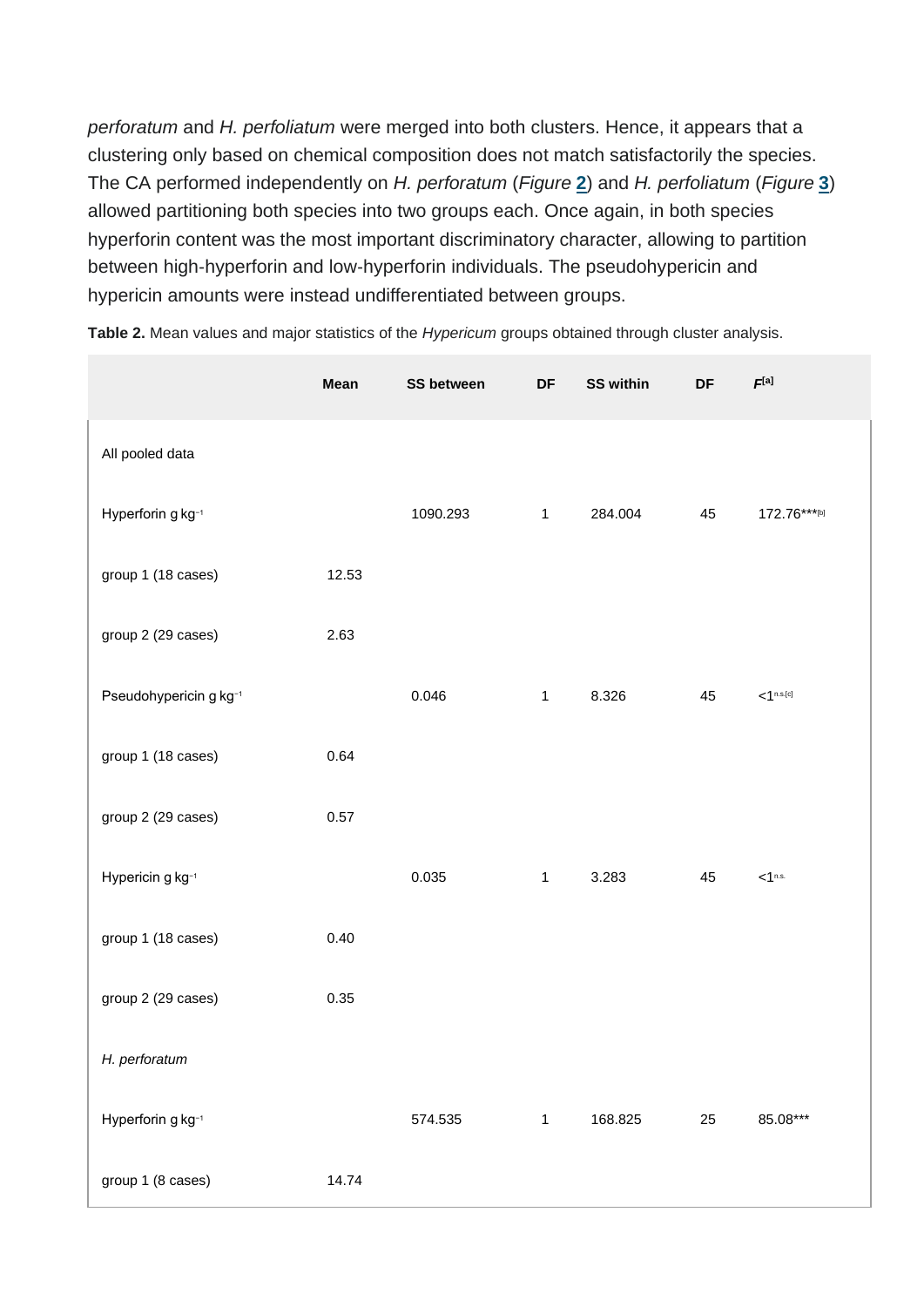|                        | Mean  | <b>SS between</b> | DF           | <b>SS within</b> | DF | $\pmb{F}^{[a]}$       |
|------------------------|-------|-------------------|--------------|------------------|----|-----------------------|
| group 2 (19 cases)     | 4.64  |                   |              |                  |    |                       |
| Pseudohypericin g kg-1 |       | 0.026             | $\mathbf{1}$ | 3.691            | 25 | $<$ 1 <sup>n.s.</sup> |
| group 1 (8 cases)      | 0.47  |                   |              |                  |    |                       |
| group 2 (19 cases)     | 0.49  |                   |              |                  |    |                       |
| Hypericin g kg-1       |       | 0.001             | $\mathbf{1}$ | 2.457            | 25 | $<$ 1 <sup>n.s.</sup> |
| group 1 (8 cases)      | 0.44  |                   |              |                  |    |                       |
| group 2 (19 cases)     | 0.44  |                   |              |                  |    |                       |
| H. perfoliatum         |       |                   |              |                  |    |                       |
| Hyperforin g kg-1      |       | 391.930           | $\mathbf{1}$ | 60.473           | 12 | 77.77***              |
| group 1 (6 cases)      | 12.13 |                   |              |                  |    |                       |
| group 2 (8 cases)      | 1.44  |                   |              |                  |    |                       |
| Pseudohypericin g kg-1 |       | 0.086             | $\mathbf{1}$ | 2.242            | 12 | $<$ 1 <sup>n.s.</sup> |
| group 1 (6 cases)      | 0.96  |                   |              |                  |    |                       |
| group 2 (8 cases)      | 0.80  |                   |              |                  |    |                       |
| Hypericin g kg-1       |       | 0.001             | $\mathbf{1}$ | 0.241            | 12 | $<$ 1 <sup>n.s.</sup> |
| group 1 (6 cases)      | 0.29  |                   |              |                  |    |                       |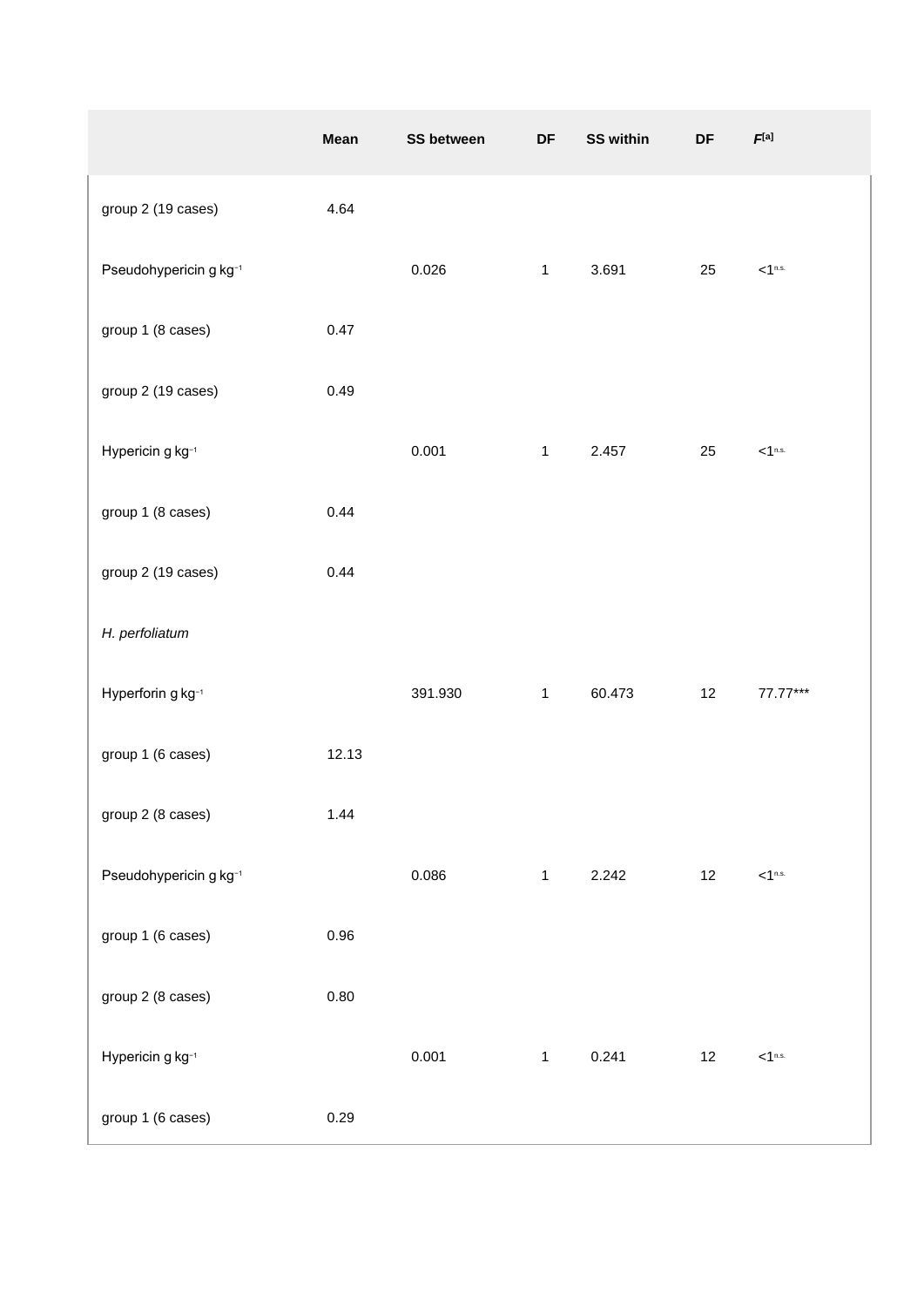|                   | Mean | <b>SS between</b> | <b>DF</b> | <b>SS within</b> | <b>DF</b> | F <sup>[a]</sup> |
|-------------------|------|-------------------|-----------|------------------|-----------|------------------|
| group 2 (8 cases) | 0.31 |                   |           |                  |           |                  |

<sup>[a]</sup> Fisher-Snedecor's F. <sup>[b]</sup> \*\*\*: P≤0.001. <sup>[c]</sup> n.s.: not significant.







**Figure 3** - Dendrogram for the *H. perfoliatum* individuals collected in Sicily in 2013 and 2014 (*n*=14; Complete Linkage method; Euclidean distances metric).

As shown in *Table* **3**, the extract yield (% on dry matter) expressed its lower value in *H. hircinum* (18.5 %), whereas the highest figure was found in *H. calycinum* (33.8 %). The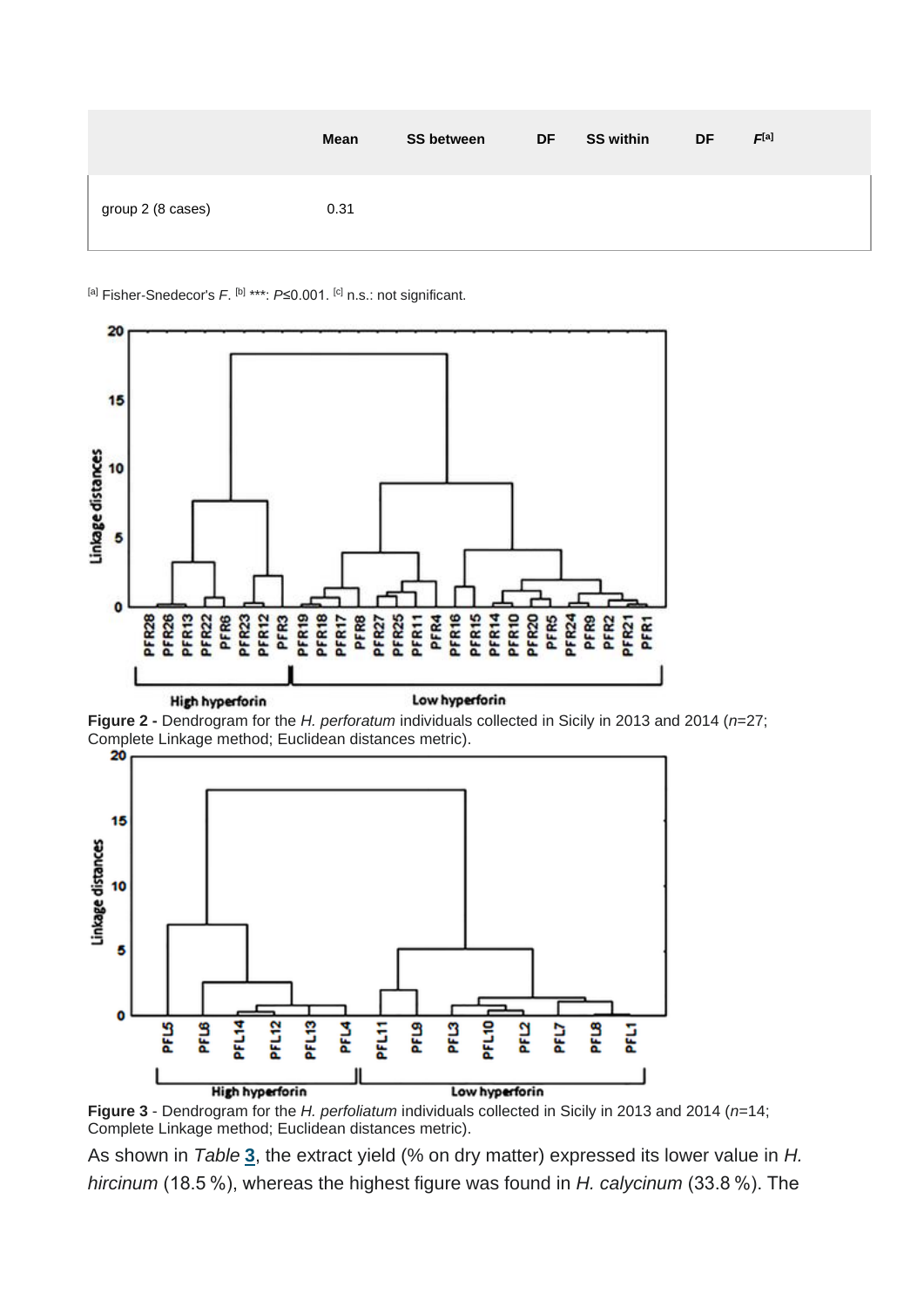extract percentage of *H. perforatum* (23.5 %) was consistent with the average value of 24.9 % reported for the same species by Kireeva et al.,**[77](https://onlinelibrary.wiley.com/doi/10.1002/cbdv.201900596#cbdv201900596-bib-0077)** who however found a decrease from vegetative stage (29.9 %) to seed capsule formation (16.50 %).

|                   | <b>Hyperforin</b><br>$[g kg^{-1}]$ | Pseudohypericin<br>$[g kg^{-1}]$ | <b>Hypericin</b><br>$[g kg^{-1}]$ | <b>Extract</b><br>$[\%]$ |
|-------------------|------------------------------------|----------------------------------|-----------------------------------|--------------------------|
| H. perfoliatum    | 6.02                               | 0.87a                            | 0.30                              | 21.4                     |
| H. perforatum     | 8.44                               | 0.49 <sub>b</sub>                | 0.44                              | 23.5                     |
| H. pubescens      | 1.52                               | 0.80ab                           | 0.23                              | 29.6                     |
| H. hircinum       | 0.60                               | 0 <sub>b</sub>                   | $\mathbf 0$                       | 18.5                     |
| H. calycinum      | 0.43                               | 0 <sub>b</sub>                   | $\mathsf 0$                       | 33.8                     |
| Н.<br>tetrapterum | 3.64                               | $0.64$ ab                        | 0.40                              | 23.8                     |
| $F(5, 42)^{[b]}$  | $1.18^{n.s.[c]}$                   | $2.89*$ [d]                      | < 1 <sup>n.s.</sup>               | $<$ 1 <sup>n.s.</sup>    |

**Table 3.** Mean values across species and results of the ANOVA of extract yield [%] and active constituents in six *Hypericum* species native to Sicily.

[a] In the pseudohypericin column, values followed by the same letter are not different at P≤0.05 (Tukey's test). [b] Fisher-Snedecor's F. [c] n.s.: not significant. [d] \*: *P*≤0.05.

Compared to the results of CA, the univariate ANOVA across species (*Table* **3**) revealed a different discriminatory importance of chemical compounds. As shown, the hyperforin content, that had evidenced at previous CA the greatest discriminatory power, in this analysis did not overpass the threshold of statistical significance; otherwise, a statistically significant (*P*≤0.05) differentiation among the species was found based on the pseudohypericin content.

Such a result must surely be attributed to the large intraspecific chemical variability of the examined species. Indeed, although hyperforin values were on average much higher in *H. perforatum* and *H. perfoliatum* than in the other species, the occurrence of low‐yielding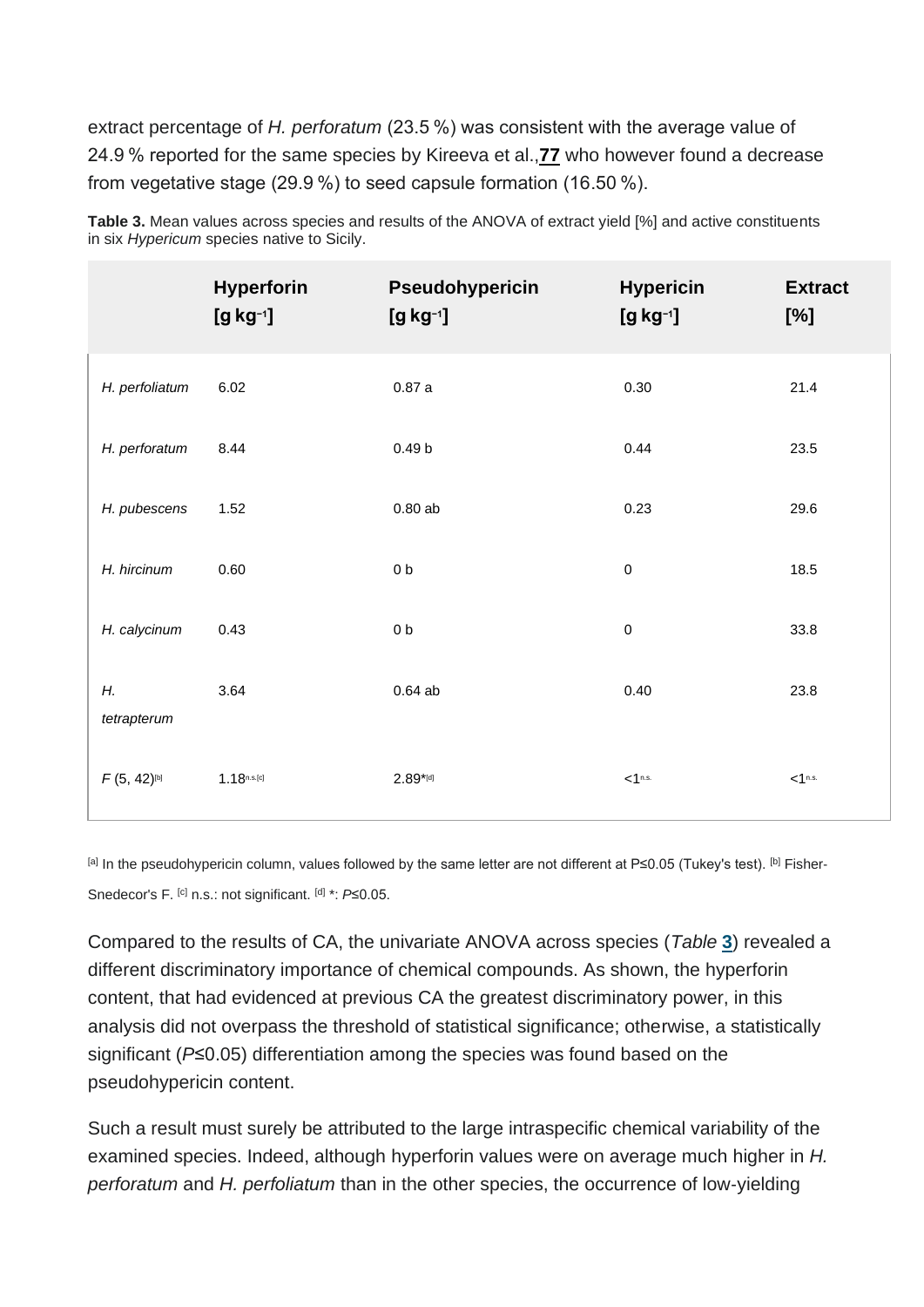individuals also inside *H. perforatum* and *H. perfoliatum* reduced the statistical significance of this parameter.

A high level of intraspecific variability in hyperforin content is common in *H. perforatum*, and also other Authors found up to 4‐folds differences between minimum and maximum hyperforin amounts in this species.**[14](https://onlinelibrary.wiley.com/doi/10.1002/cbdv.201900596#cbdv201900596-bib-0014)**, **[78](https://onlinelibrary.wiley.com/doi/10.1002/cbdv.201900596#cbdv201900596-bib-0078)** There could be many reasons why the hyperforin content may vary as much, including the development stage of plants**[79](https://onlinelibrary.wiley.com/doi/10.1002/cbdv.201900596#cbdv201900596-bib-0079)** or the presence in the analyzed samples of stems and leaves, which contain a much lower amount of active compounds.**[14](https://onlinelibrary.wiley.com/doi/10.1002/cbdv.201900596#cbdv201900596-bib-0014)** Although big efforts were made to collect homogeneously developed samples, the scarce stability of this parameter suggests the opportunity to pick up only the flowers rather than the flowering tops of plants, a hint that however is quite impossible to follow in the herbal collecting practice.

Unlike *H. perforatum*, information from the literature about the hyperforin content of the other *Hypericum* species is scarce. Some Authors found in *H. tetrapterum* very low hyperforin amounts,**[79](https://onlinelibrary.wiley.com/doi/10.1002/cbdv.201900596#cbdv201900596-bib-0079)**, **[80](https://onlinelibrary.wiley.com/doi/10.1002/cbdv.201900596#cbdv201900596-bib-0080)** whereas 3.45 g kg−1 hyperforin, a more similar value to those found in our samples, was retrieved by Sagratini et al.**[42](https://onlinelibrary.wiley.com/doi/10.1002/cbdv.201900596#cbdv201900596-bib-0042)** in *H. tetrapterum* individuals collected in central Italy. In plants of *H. calycinum* this compound was found in limited amounts (0.14 g kg−1 according to Sagratini et al.**[42](https://onlinelibrary.wiley.com/doi/10.1002/cbdv.201900596#cbdv201900596-bib-0042)**) or was not detected at all.**[81](https://onlinelibrary.wiley.com/doi/10.1002/cbdv.201900596#cbdv201900596-bib-0081)**

Hypericins (hypericin and pseudohypericin) were absent in *H. hircinum* and *H. calycinum*, whereas in the other species, their relative amounts varied from 0.23 to 0.44 g kg<sup>-1</sup> (hypericin) and to 0.49 to 0.87 (pseudohypericin). A similar trend was already found in *H. perforatum*, where pseudohypericin content was two to four folds higher than hypericin.**[82](https://onlinelibrary.wiley.com/doi/10.1002/cbdv.201900596#cbdv201900596-bib-0082)**

It appears that there were not strong differences among species, and a search in the literature corroborates this finding, since a huge variability shows up in most reported phytochemical data. Smelcerović et al.**[80](https://onlinelibrary.wiley.com/doi/10.1002/cbdv.201900596#cbdv201900596-bib-0080)** found in *H. tetrapterum* 0.10 and 0.09 g kg−1 hypericin and pseudohypericin, respectively. Kitanov,**[83](https://onlinelibrary.wiley.com/doi/10.1002/cbdv.201900596#cbdv201900596-bib-0083)** in analyzing samples from various *Hypericum* species, obtained average hypericins (hypericin+pseudohypericin) content of 1.25 g kg−1 in *H. perforatum*, and 0.52 g kg−1 in *H. tetrapterum*. Otherwise, this author did not detect hypericins in *H. calycinum*, hence deducing that these compounds are not present in the most primitive *Hypericum* taxa, being detectable only in the more phylogenetically advanced taxa.

In our samples, the hypericin content showed a definite, linear and positive association with pseudohypericin, consistent with the hypothesis that they originate from the same precursors.**[82](https://onlinelibrary.wiley.com/doi/10.1002/cbdv.201900596#cbdv201900596-bib-0082)** Noticeably, in *H. perforatum* this association proved to follow a different pattern than in the other *Hypericum* species (*Figure* **4**), as revealed by the different slope of the two regression lines.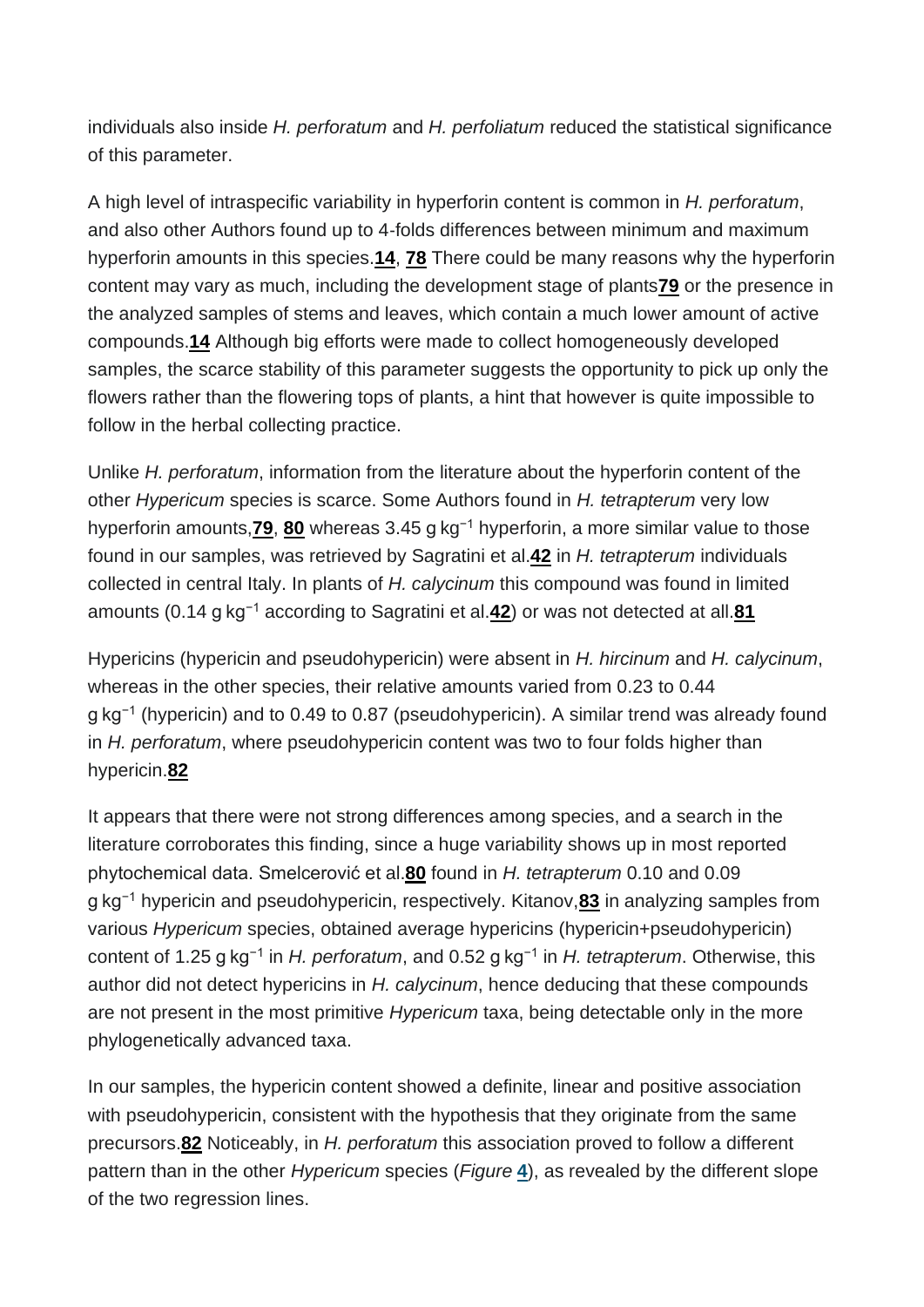

**Figure 4 -** Pseudohypericin *vs*. hypericin content in 48 *Hypericum* accessions from Sicily. Legend: •= *H. perforatum*; o=*H. perfoliatum*; ◊=*H. pubescens*; X=*H. calycinum*; Δ=*H. tetrapterum*; •=*H. hircinum*. Regression lines refer to data from samples of *H. perforatum* (lower line) and *H. perfoliatum* (upper line).

In *H. perforatum*, the two compounds showed a sharp direct reciprocal association  $(R<sup>2</sup>=0.728)$ . The bias due to the extreme values of one outlier (PFR11) did not influence substantially the fitting of the regression line, that even after removing the outlier assumed a value not far from the preceding one  $(R^2=0.677)$ .

#### *Differences Due to the Growth Site*

A high site‐based variability in the chemical composition of *Hypericum* species is acknowledged by many authors, both considering the chemical variability due to the provenience,**[84](https://onlinelibrary.wiley.com/doi/10.1002/cbdv.201900596#cbdv201900596-bib-0084)** and from the point of view of the cultivation of the same genotype in different environments.**[85](https://onlinelibrary.wiley.com/doi/10.1002/cbdv.201900596#cbdv201900596-bib-0085)** Notwithstanding, any attempt to match exactly chemical features with geographical provenience was only partially successful.**[86](https://onlinelibrary.wiley.com/doi/10.1002/cbdv.201900596#cbdv201900596-bib-0086)**

In our analysis as well, the ANOVA on all pooled data (*Table* **[4](https://onlinelibrary.wiley.com/doi/10.1002/cbdv.201900596#cbdv201900596-tbl-0004)**) did not highlight significant differences among sites. The pseudohypericin content showed the highest mean value (>1 g kg−1) in the plants collected from Capo Gallo (PA), including both *H. perforatum* and *H. perfoliatum* individuals.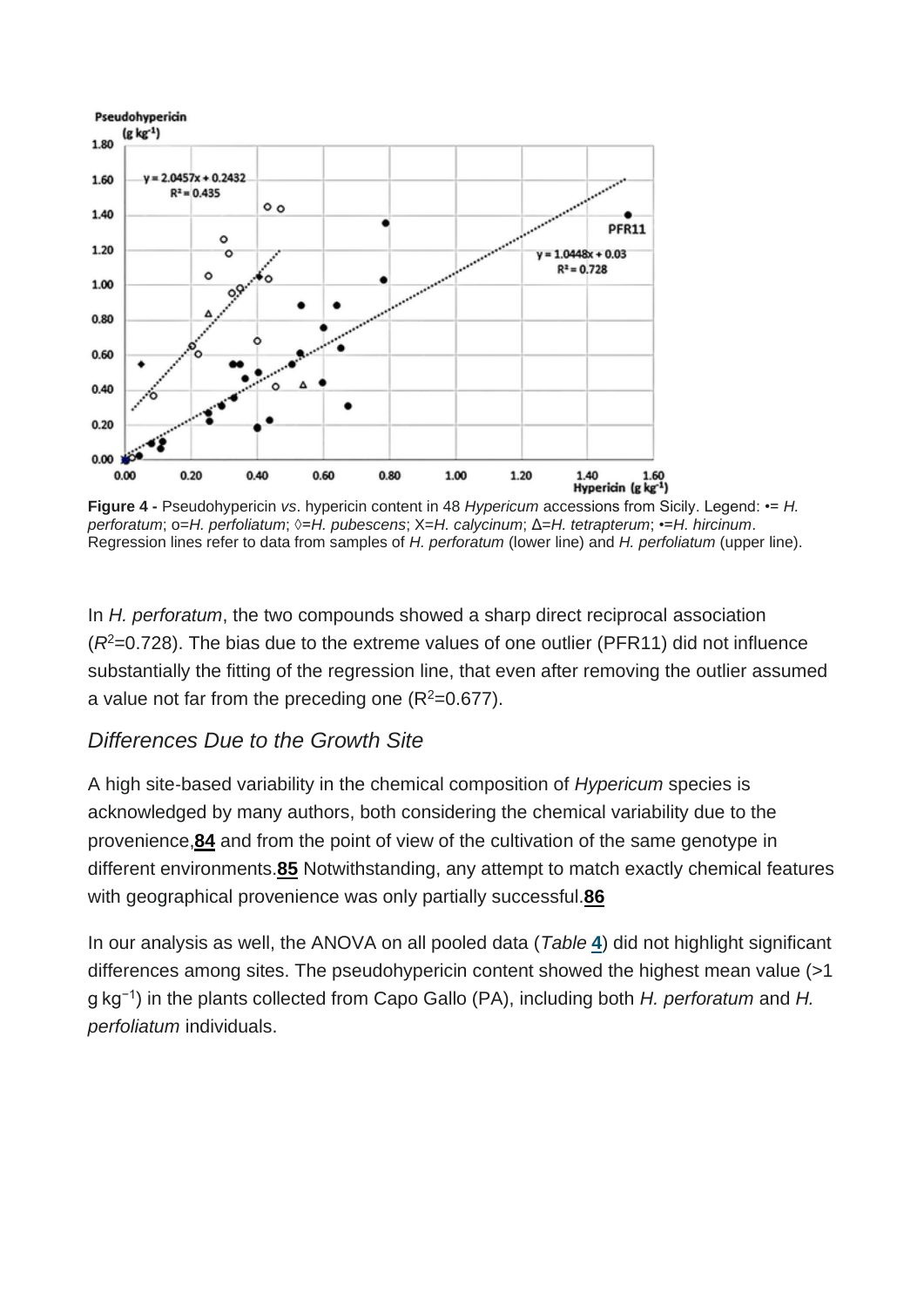**Table 4.** Mean values across growth sites of extract yield [%] and active constituents in the extracts from Sicilian *Hypericum* species, and results of the ANOVA for all pooled data, and separately for *H. perforatum* and *H. perfoliatum*.

|                              | All pooled data ( $n=48$ ; DF: 17;30) |                           |                                          |                                 | H. perforatum (n=28; DF: 12;15) |                           |                                             |                                    | H. perfoliatum ( $n=14$ ; DF: 7;6) |                          |                                              |                                         |
|------------------------------|---------------------------------------|---------------------------|------------------------------------------|---------------------------------|---------------------------------|---------------------------|---------------------------------------------|------------------------------------|------------------------------------|--------------------------|----------------------------------------------|-----------------------------------------|
|                              | <b>Extrac</b><br>t [%]                | Hyperfori<br>$n [g kg-1]$ | <b>Pseudoh</b><br>ypericin<br>$[g kg-1]$ | <b>Hyperici</b><br>$n [g kg-1]$ | <b>Extract</b><br>$[\%]$        | Hyperfori<br>$n [g kg-1]$ | <b>Pseudoh</b><br>ypericin<br>$[g kg^{-1}]$ | <b>Hyperic</b><br>in<br>$[g kg-1]$ | <b>Extract</b><br>$[\%]$           | Hyperforin<br>$[g kg-1]$ | <b>Pseudo</b><br>hyperic<br>in<br>$[g kg-1]$ | <b>Hyper</b><br>icin<br>$[g kg-1]$<br>1 |
| Capo Gallo<br>(PA)           | 24.2                                  | 7.92                      | 1.04                                     | 0.51                            | 25.2 ac <sup>[a]</sup>          | 5.53 bc                   | 0.76                                        | 0.82                               | 23.7                               | 9.11 <sub>b</sub>        | 1.18                                         | 0.35                                    |
| Contessa<br>Entellina (PA)   | 30.9                                  | 15.68                     | 0.91                                     | 0.32                            | 35.5 a                          | 30.31 a                   | 0.55                                        | 0.34                               | 26.3                               | 1.05c                    | 1.26                                         | $0.30\,$                                |
| M. Cammarata<br>(AG)         | 22.3                                  | 6.76                      | 0.73                                     | 0.40                            | 29.3 ab                         | 12.21 bc                  | 0.71                                        | 0.48                               | 15.3                               | 1.31c                    | 0.76                                         | 0.32                                    |
| Piano<br>dell'Occhio<br>(PA) | 26.0                                  | 15.11                     | 0.40                                     | 0.26                            | 30.6 ab                         | 13.99 bc                  | 0.42                                        | 0.34                               | 16.7                               | 17.34 a                  | 0.37                                         | 0.09                                    |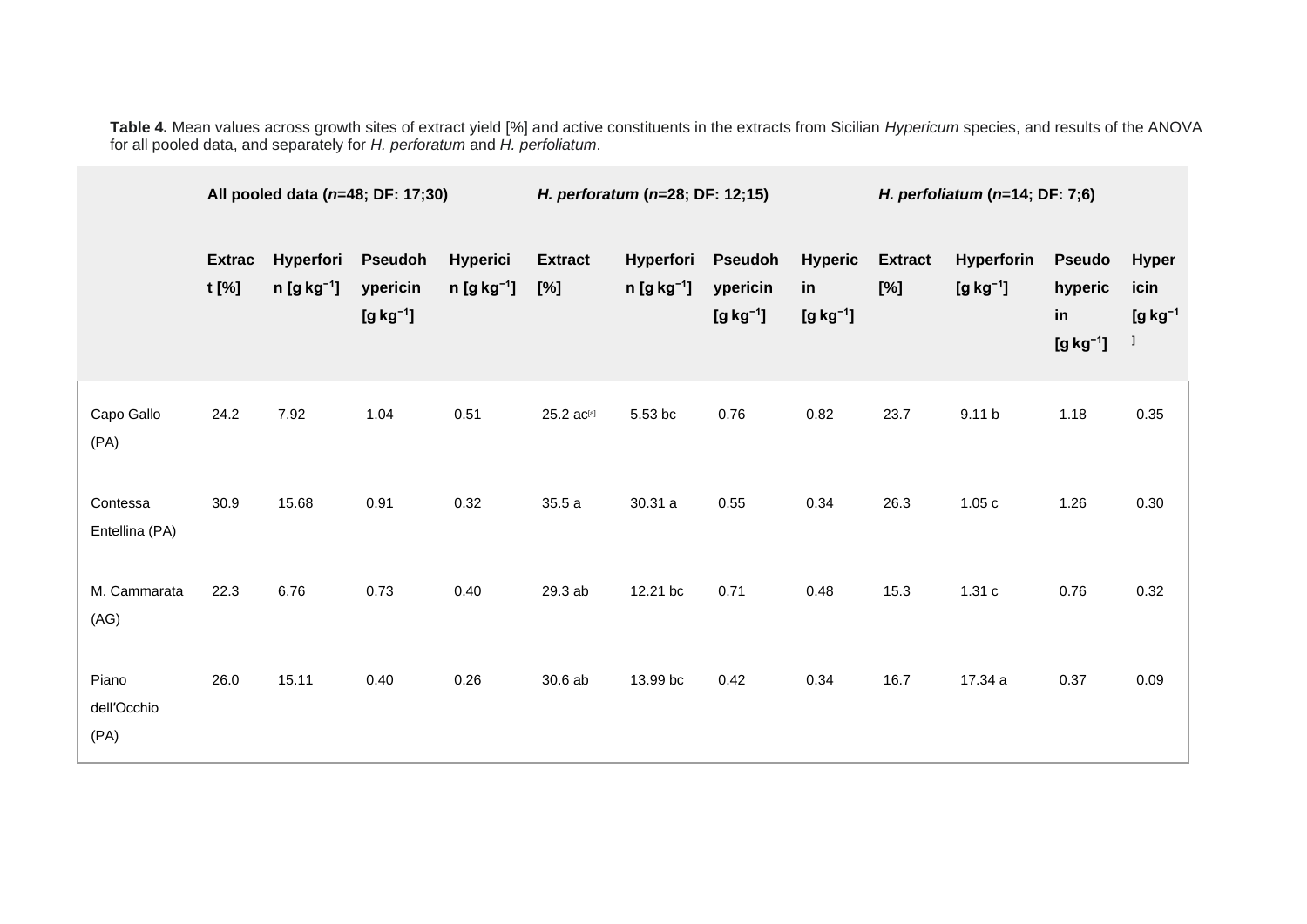|                             | All pooled data ( $n=48$ ; DF: 17;30) |                           |                                          |                                    | H. perforatum (n=28; DF: 12;15) |                           |                                             |                                    | H. perfoliatum ( $n=14$ ; DF: 7;6) |                          |                                              |                                                |
|-----------------------------|---------------------------------------|---------------------------|------------------------------------------|------------------------------------|---------------------------------|---------------------------|---------------------------------------------|------------------------------------|------------------------------------|--------------------------|----------------------------------------------|------------------------------------------------|
|                             | <b>Extrac</b><br>t [%]                | Hyperfori<br>$n [g kg-1]$ | <b>Pseudoh</b><br>ypericin<br>$[g kg-1]$ | <b>Hyperici</b><br>$n [g kg^{-1}]$ | <b>Extract</b><br>[%]           | Hyperfori<br>$n [g kg-1]$ | <b>Pseudoh</b><br>ypericin<br>$[g kg^{-1}]$ | <b>Hyperic</b><br>in<br>$[g kg-1]$ | <b>Extract</b><br>$[\%]$           | Hyperforin<br>$[g kg-1]$ | <b>Pseudo</b><br>hyperic<br>in<br>$[g kg-1]$ | <b>Hyper</b><br>icin<br>$[g kg-1]$<br>$\bf{l}$ |
| Piano Ferro<br>(PA)         | 24.8                                  | 5.42                      | 0.64                                     | 0.43                               | 23.0 ac                         | 3.99 bc                   | 0.54                                        | 0.43                               | 32.0                               | 11.16 ab                 | 1.04                                         | 0.43                                           |
| Polizzi<br>Generosa<br>(PA) | 27.5                                  | 1.91                      | 0.86                                     | 0.46                               | 31.7 ab                         | 3.71 bc                   | 0.76                                        | 0.60                               | 23.3                               | 0.10c                    | 0.96                                         | 0.32                                           |
| Ucria (ME)                  | 28.0                                  | 7.45                      | 0.80                                     | 0.35                               | 34.5 ab                         | 8.91 bc                   | 1.36                                        | 0.79                               | 15.6                               | 13.00 ab                 | 1.05                                         | 0.25                                           |
| Blufi (PA)                  | 33.5                                  | 2.94                      | 0.89                                     | 0.64                               | 33.5 ab                         | $2.94\;{\rm c}$           | 0.89                                        | 0.64                               |                                    |                          |                                              |                                                |
| Cammarata<br>(AG)           | 17.7                                  | 7.21                      | 0.26                                     | 0.31                               | 17.7 c                          | 7.21 bc                   | 0.26                                        | 0.31                               |                                    |                          |                                              |                                                |
| M. Petroso<br>(PA)          | 14.7                                  | 2.21                      | 0.10                                     | 0.08                               | 14.7 c                          | 2.21c                     | 0.10                                        | 0.08                               |                                    |                          |                                              |                                                |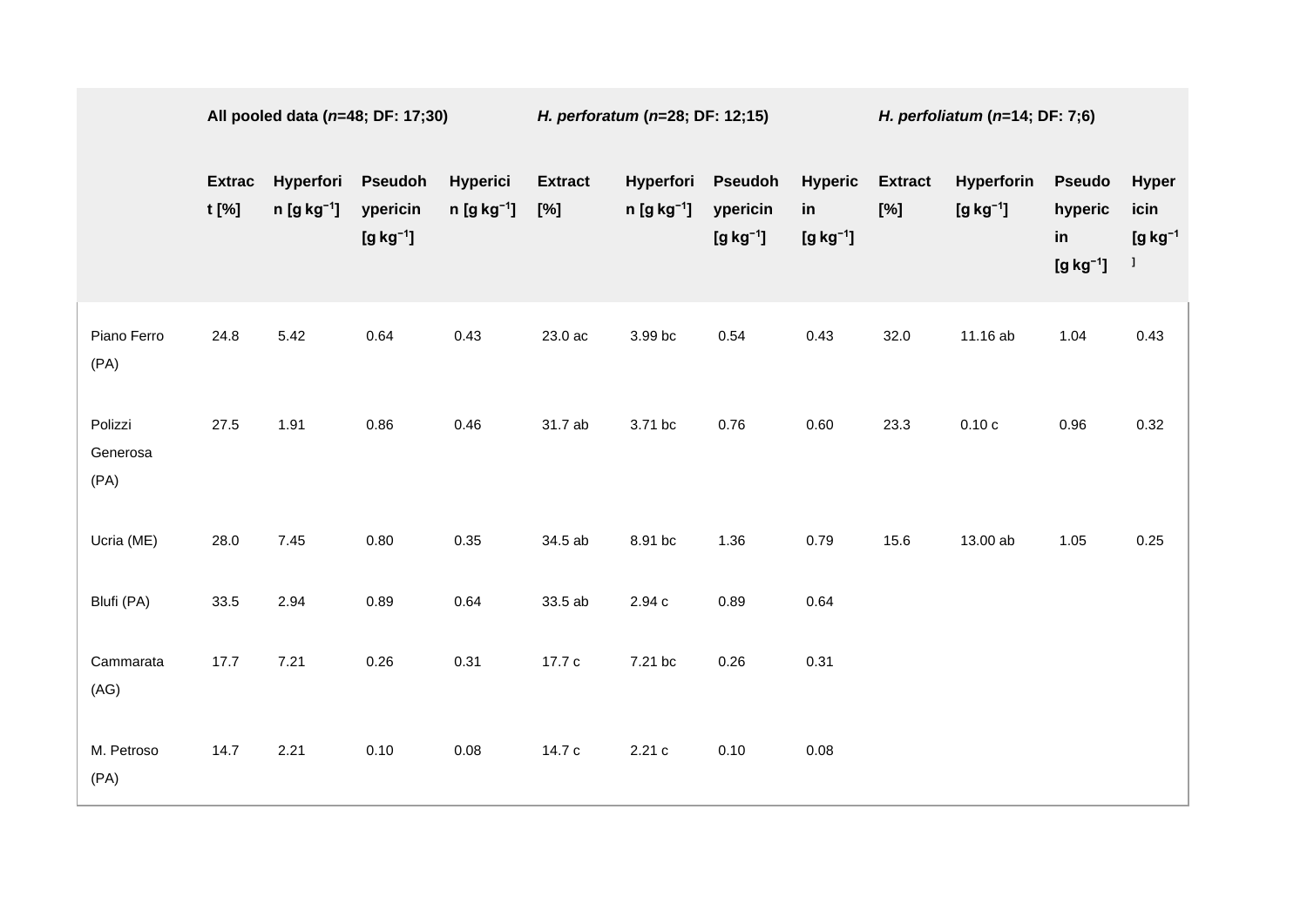|                         | All pooled data $(n=48; DF: 17; 30)$ |                           |                                             | H. perforatum ( $n=28$ ; DF: 12;15) |                          |                              |                                          | H. perfoliatum $(n=14; DF: 7; 6)$  |                          |                          |                                              |                                                    |
|-------------------------|--------------------------------------|---------------------------|---------------------------------------------|-------------------------------------|--------------------------|------------------------------|------------------------------------------|------------------------------------|--------------------------|--------------------------|----------------------------------------------|----------------------------------------------------|
|                         | <b>Extrac</b><br>t [%]               | Hyperfori<br>$n [g kg-1]$ | <b>Pseudoh</b><br>ypericin<br>$[g kg^{-1}]$ | Hyperici<br>$n [g kg-1]$            | <b>Extract</b><br>$[\%]$ | Hyperfori<br>$n [g kg^{-1}]$ | <b>Pseudoh</b><br>ypericin<br>$[g kg-1]$ | <b>Hyperic</b><br>in<br>$[g kg-1]$ | <b>Extract</b><br>$[\%]$ | Hyperforin<br>$[g kg-1]$ | <b>Pseudo</b><br>hyperic<br>in<br>$[g kg-1]$ | <b>Hyper</b><br>icin<br>$[g kg-1]$<br>$\mathbf{I}$ |
| Piano Marcato<br>(PA)   | 19.1                                 | 3.42                      | 0.22                                        | 0.25                                | 19.1 bc                  | 3.42 bc                      | 0.22                                     | 0.25                               |                          |                          |                                              |                                                    |
| Pomieri (PA)            | 20.0                                 | 17.68                     | $0.45\,$                                    | 0.60                                | 20.0 ac                  | 17.68 ab                     | 0.45                                     | 0.60                               |                          |                          |                                              |                                                    |
| Vicaretto (PA)          | 18.7                                 | 10.68                     | 0.32                                        | 0.67                                | 18.7 bc                  | 10.68 bc                     | 0.32                                     | 0.67                               |                          |                          |                                              |                                                    |
| M. Catalfano<br>(PA)    | 22.5                                 | 0.67                      | 0.22                                        | 0.24                                |                          |                              |                                          |                                    | 22.5                     | 0.67c                    | 0.22                                         | 0.24                                               |
| Floresta (ME)           | 18.5                                 | 3.99                      | 0.43                                        | 0.54                                |                          |                              |                                          |                                    |                          |                          |                                              |                                                    |
| Mazara d.<br>Vallo (TP) | 35.0                                 | 0.27                      | 0.55                                        | 0.50                                |                          |                              |                                          |                                    |                          |                          |                                              |                                                    |
| Palermo (PA)            | 26.6                                 | 3.03                      | 0.94                                        | 0.33                                |                          |                              |                                          |                                    |                          |                          |                                              |                                                    |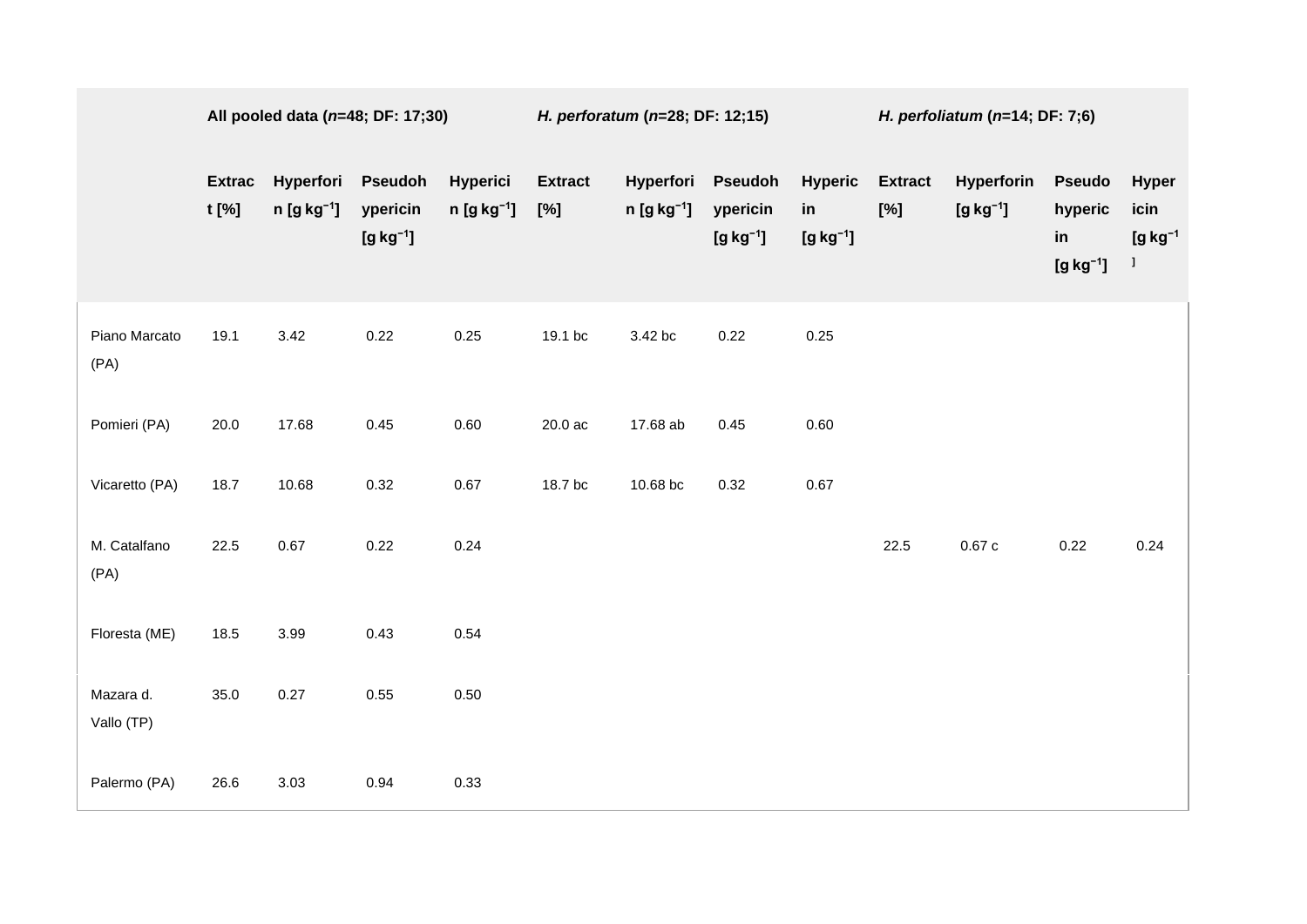|                        | All pooled data ( $n=48$ ; DF: 17;30)             |                              |                                             | H. perforatum (n=28; DF: 12;15)    |                          |                                  | H. perfoliatum ( $n=14$ ; DF: 7;6)       |                                    |                          |                             |                                              |                                          |
|------------------------|---------------------------------------------------|------------------------------|---------------------------------------------|------------------------------------|--------------------------|----------------------------------|------------------------------------------|------------------------------------|--------------------------|-----------------------------|----------------------------------------------|------------------------------------------|
|                        | <b>Extrac</b><br>$t$ [%]                          | Hyperfori<br>$n [g kg^{-1}]$ | <b>Pseudoh</b><br>ypericin<br>$[g kg^{-1}]$ | <b>Hyperici</b><br>$n [g kg^{-1}]$ | <b>Extract</b><br>$[\%]$ | <b>Hyperfori</b><br>$n [g kg-1]$ | <b>Pseudoh</b><br>ypericin<br>$[g kg-1]$ | <b>Hyperic</b><br>in<br>$[g kg-1]$ | <b>Extract</b><br>$[\%]$ | Hyperforin<br>$[g kg^{-1}]$ | <b>Pseudo</b><br>hyperic<br>in<br>$[g kg-1]$ | <b>Hyper</b><br>icin<br>$[g kg-1]$<br>-1 |
| Sinagra (ME)           | 18.5                                              | 0.60                         | $\overline{0}$                              | $\overline{0}$                     |                          |                                  |                                          |                                    |                          |                             |                                              |                                          |
| Mean values            | 23.3                                              | 6.92                         | 0.60                                        | 0.37                               | 23.5                     | 8.44                             | 0.49                                     | 0.44                               | 21.4                     | 6.02                        | 0.87                                         | 0.30                                     |
| F value <sup>[a]</sup> | 1.12 <sup>n.s</sup><br>$\left[ \mathrm{c}\right]$ | $1.26$ n.s.                  | $1.92$ n.s.                                 | < 1 <sup>n.s.</sup>                | $3.18*$ [d]              | $3.31*$                          | $1.50$ n.s.                              | < 1 <sup>n.s.</sup>                | < 1 <sup>n.s.</sup>      | 13.23**                     | $2.57$ <sup>n.s.</sup>                       | $<$ 1 <sup>n.s.</sup>                    |

[a] When reported, values in each column followed by the same letter are not different at *P*≤0.05 (Tukey's test). [b] Fisher‐Snedecor's *F*. [c] n.s.: not significant. [d] \*: *P*≤0.05;

\*\*: *P*≤0.01.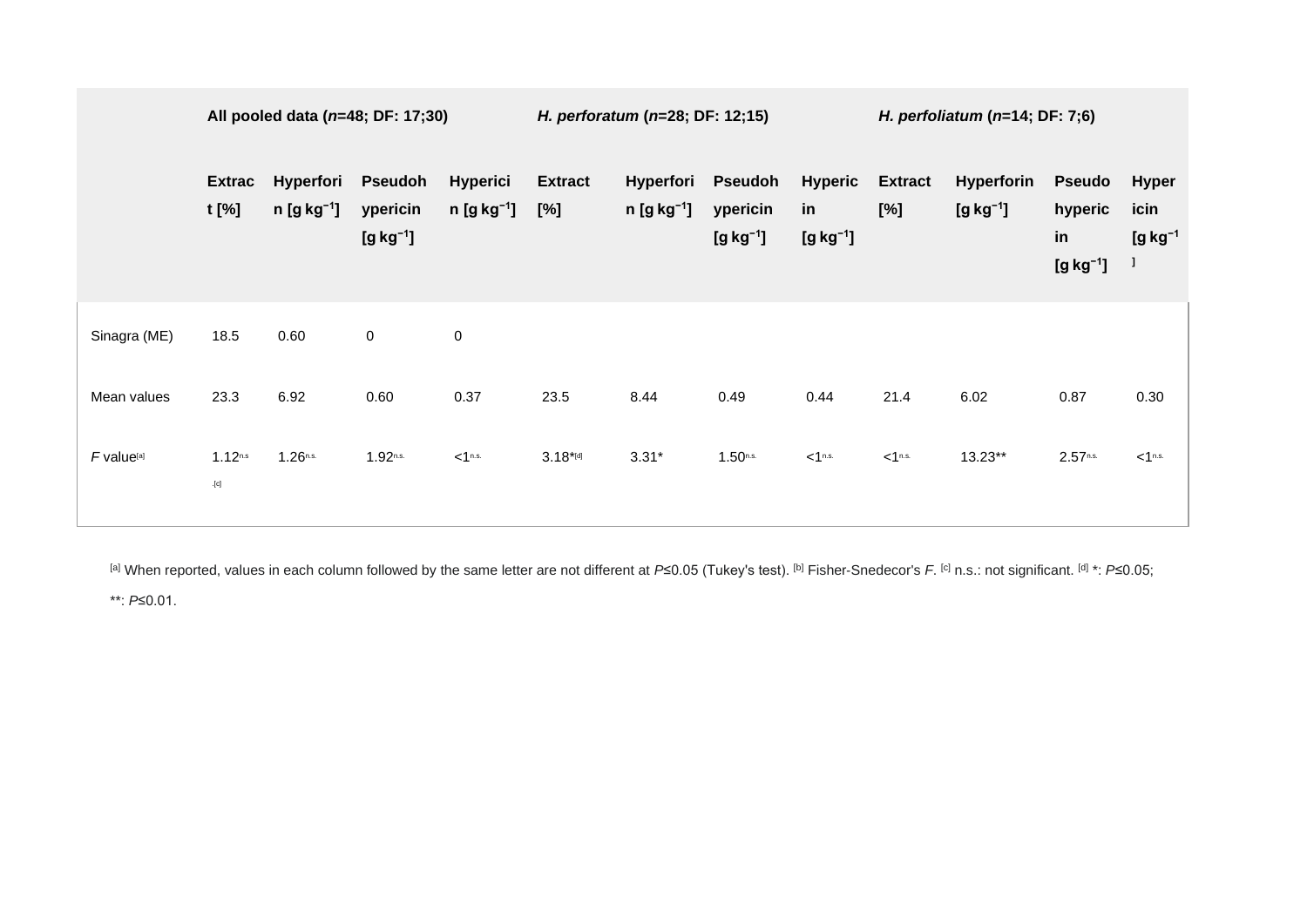Additional information may be obtained from the individual analyses, performed separately on both species across sites. *H. perforatum* showed significant differences among sites in the extract yield and hyperforin content, that ranged between maximum values recorded in the plants from Contessa Entellina (35.5 % and 30.31 g kg−1 for the two variables, respectively), and minimum values obtained in the samples from Monte Petroso (14.7 % extract yield and 2.21 g kg−1 hyperforin). In *H. perfoliatum* the variability in hyperforin content was remarkably high: three locations allowed an hyperforin content higher than 10 g kg<sup>-1</sup>, whereas an extremely low value (0.1 g kg<sup>-1</sup>) was found in the accessions from Polizzi Generosa (PA).

The detection of differences in active metabolites content among different elevation levels was calculated only on the wild accessions. On this topic, literature data are somehow contradictory: some surveys performed in Italian mountain areas did not detect any relationship between elevation and hypericins/hyperforin content,**[42](https://onlinelibrary.wiley.com/doi/10.1002/cbdv.201900596#cbdv201900596-bib-0042)**, **[87](https://onlinelibrary.wiley.com/doi/10.1002/cbdv.201900596#cbdv201900596-bib-0087)** whereas an increase of the total hypericins content with increasing altitude from 200 to 600 m a.s.l. was reported in *H. perforatum* flowers collected in Crete.**[88](https://onlinelibrary.wiley.com/doi/10.1002/cbdv.201900596#cbdv201900596-bib-0088)** In our sampling, more than 50 % of the plants collected from the wild came from sites at an elevation higher than 600 m above sea level. The ANOVA across classes of elevation (*Table* **5**) did not evidence significant differences in the content of active metabolites, and Pearson's correlation coefficients (*r*) between altitude values and samples metabolites content, calculated for all pooled data and separately for *H. perforatum* and *H. perfoliatum* (data not shown) always expressed exceptionally low values.

| <b>Class</b><br>interval | $\mathbf n$    | <b>Frequency</b><br>[%]      | <b>Extract</b><br>[%] | Hyperforin<br>$[g kg^{-1}]$ | Pseudohypericin<br>$[g kg^{-1}]$ | <b>Hypericin</b><br>$[g kg^{-1}]$ |
|--------------------------|----------------|------------------------------|-----------------------|-----------------------------|----------------------------------|-----------------------------------|
|                          |                | All species (n=35; DF: 4.30) |                       |                             |                                  |                                   |
| <100 m a.s.l.            | $\overline{2}$ | 5.7                          | 20.0                  | 7.79                        | 1.05                             | 0.32                              |
| 101-300 m<br>a.s.l.      | $\overline{7}$ | 20.0                         | 24.6                  | 3.38                        | 0.56                             | 0.38                              |
| 301-600 m<br>a.s.l.      | $\bf 8$        | 22.9                         | 19.0                  | 6.20                        | 0.40                             | 0.22                              |

**Table 5.** Frequency distribution and mean values of extract yield [%] and active constituents [g kg−1] in wild Sicilian *Hypericum* species, according to classes of elevation of the collection sites.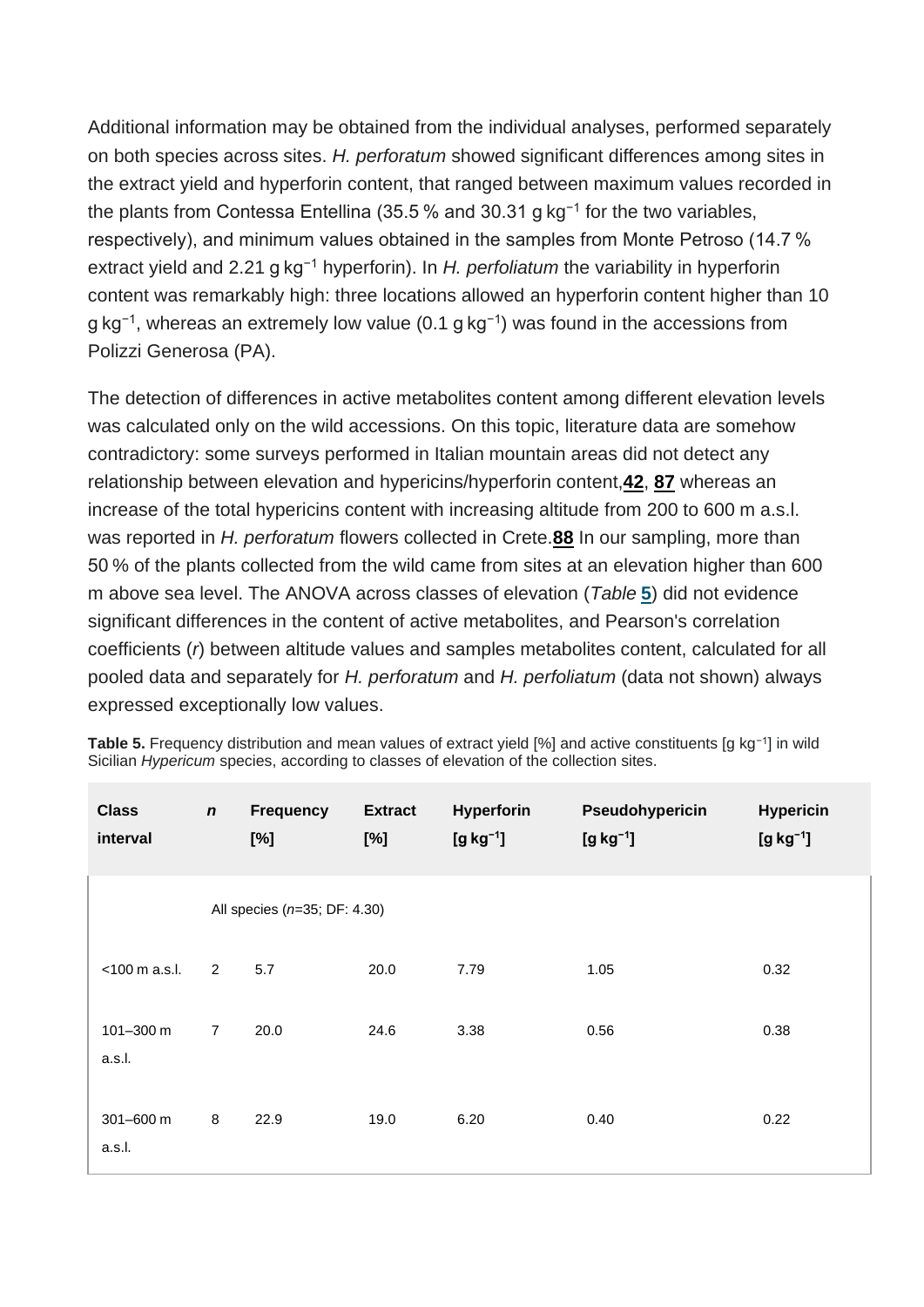| <b>Class</b><br>interval | $\boldsymbol{n}$ | <b>Frequency</b><br>$[\%]$         | <b>Extract</b><br>[%] | Hyperforin<br>$[g kg^{-1}]$ | Pseudohypericin<br>$[g kg^{-1}]$ | <b>Hypericin</b><br>$[g kg^{-1}]$ |
|--------------------------|------------------|------------------------------------|-----------------------|-----------------------------|----------------------------------|-----------------------------------|
| 601-900 m<br>a.s.l.      | 12               | 34.3                               | 27.8                  | 7.98                        | 0.78                             | 0.45                              |
| >900 m a.s.l.            | $\,6$            | 17.1                               | 21.9                  | 7.14                        | 0.46                             | 0.39                              |
| Total                    | 35               | 100                                |                       |                             |                                  |                                   |
| Mean $(n=35)$            |                  |                                    | 23.7                  | 6.50                        | 0.61                             | 0.37                              |
| $F$ value <sup>[a]</sup> |                  |                                    | $1.96^{n.s.[b]}$      | < 1 <sup>n.s.</sup>         | $1.67$ <sup>n.s.</sup>           | $<$ 1 <sup>n.s.</sup>             |
|                          |                  | H. perforatum ( $n=18$ ; DF: 3.14) |                       |                             |                                  |                                   |
| <100 m a.s.l.            | $\mathsf 0$      | $\mathbf 0$                        |                       |                             |                                  |                                   |
| 101-300 m<br>a.s.l.      | $\overline{c}$   | 11.1                               | 25.2                  | 5.53                        | 0.76                             | 0.82                              |
| 301-600 m<br>a.s.l.      | $\sqrt{5}$       | 27.8                               | 22.0                  | 6.33                        | 0.26                             | 0.22                              |
| 601-900 m<br>a.s.l.      | $\overline{7}$   | 38.9                               | 30.6                  | 11.13                       | 0.78                             | 0.59                              |
| >900 m a.s.l.            | 4                | 22.2                               | 20.2                  | 6.93                        | 0.32                             | 0.34                              |
| Total                    | 18               | 100                                |                       |                             |                                  |                                   |
| Mean $(n=18)$            |                  |                                    | 25.3                  | 8.24                        | 0.53                             | 0.46                              |
| $F$ value                |                  |                                    | $2.14^{n.s.}$         | < 1 <sup>n.s.</sup>         | $2.65^{n.s.}$                    | $2.21$ <sup>n.s.</sup>            |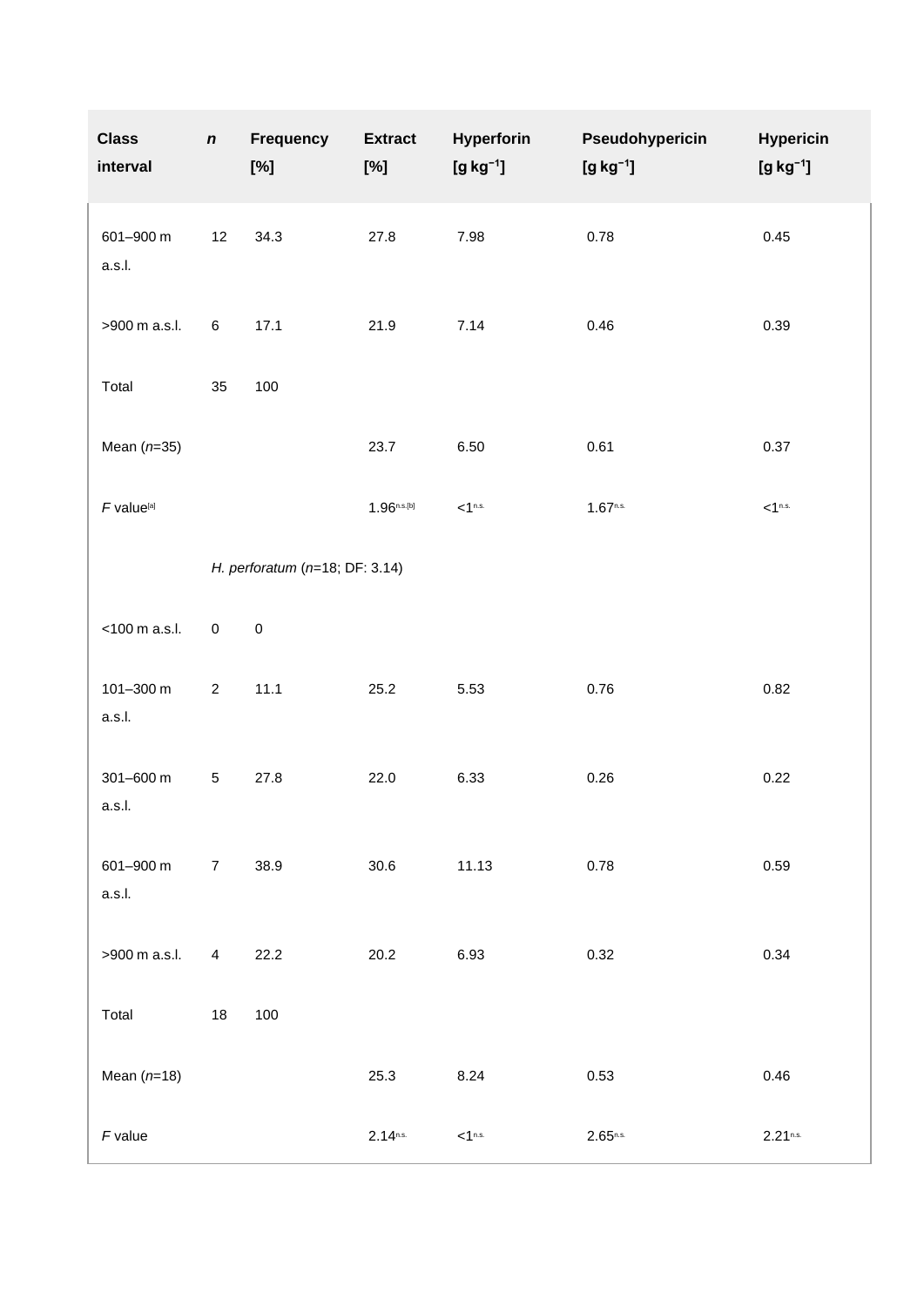| <b>Class</b><br>interval           | $\boldsymbol{n}$        | Frequency<br>[%] | <b>Extract</b><br>[%] | Hyperforin<br>$[g kg^{-1}]$ | Pseudohypericin<br>$[g kg^{-1}]$ | <b>Hypericin</b><br>$[g kg^{-1}]$ |  |  |  |
|------------------------------------|-------------------------|------------------|-----------------------|-----------------------------|----------------------------------|-----------------------------------|--|--|--|
| H. perfoliatum ( $n=13$ ; DF: 4.8) |                         |                  |                       |                             |                                  |                                   |  |  |  |
| <100 m a.s.l.                      | $\overline{2}$          | 15.4             | 20.0                  | 7.79                        | 1.05                             | 0.32                              |  |  |  |
| 101-300 m<br>a.s.l.                | 3                       | 23.1             | 22.7                  | 3.91                        | 0.63                             | 0.32                              |  |  |  |
| 301-600 m<br>a.s.l.                | 3                       | 23.1             | 13.9                  | 5.99                        | 0.65                             | 0.22                              |  |  |  |
| 601-900 m<br>a.s.l.                | $\overline{\mathbf{4}}$ | 30.8             | 21.5                  | 4.36                        | 0.99                             | 0.32                              |  |  |  |
| >900 m a.s.l.                      | $\mathbf{1}$            | 7.7              | 32.0                  | 11.16                       | 1.04                             | 0.43                              |  |  |  |
| Total                              | 13                      | 100              |                       |                             |                                  |                                   |  |  |  |
| Mean $(n=13)$                      |                         |                  | 20.6                  | 5.68                        | 0.84                             | 0.30                              |  |  |  |
| $F$ value                          |                         |                  | $2.35^{n.s.}$         | $<$ 1 <sup>n.s.</sup>       | $<$ 1 <sup>n.s.</sup>            | < 1 <sup>n.s.</sup>               |  |  |  |

[a] Fisher-Snedecor's F. [b] n.s.: not significant.

### *Wild or Cultivated?*

The question whether plants may alter their content in active compounds after moving from wild to cultivated bears a great interest, and the literature offers many contrasting examples about this. In our trial, univariate ANOVA did not evidence significant differences between wild and cultivated sources in the average content of raw extract and active components under study (*Table* **6**). A definite difference showed up instead between the values of hyperforin content obtained by means of two different methods of cultivation (open field, F, and pots, P), where open field cultivation allowed an overall higher hyperforin yield.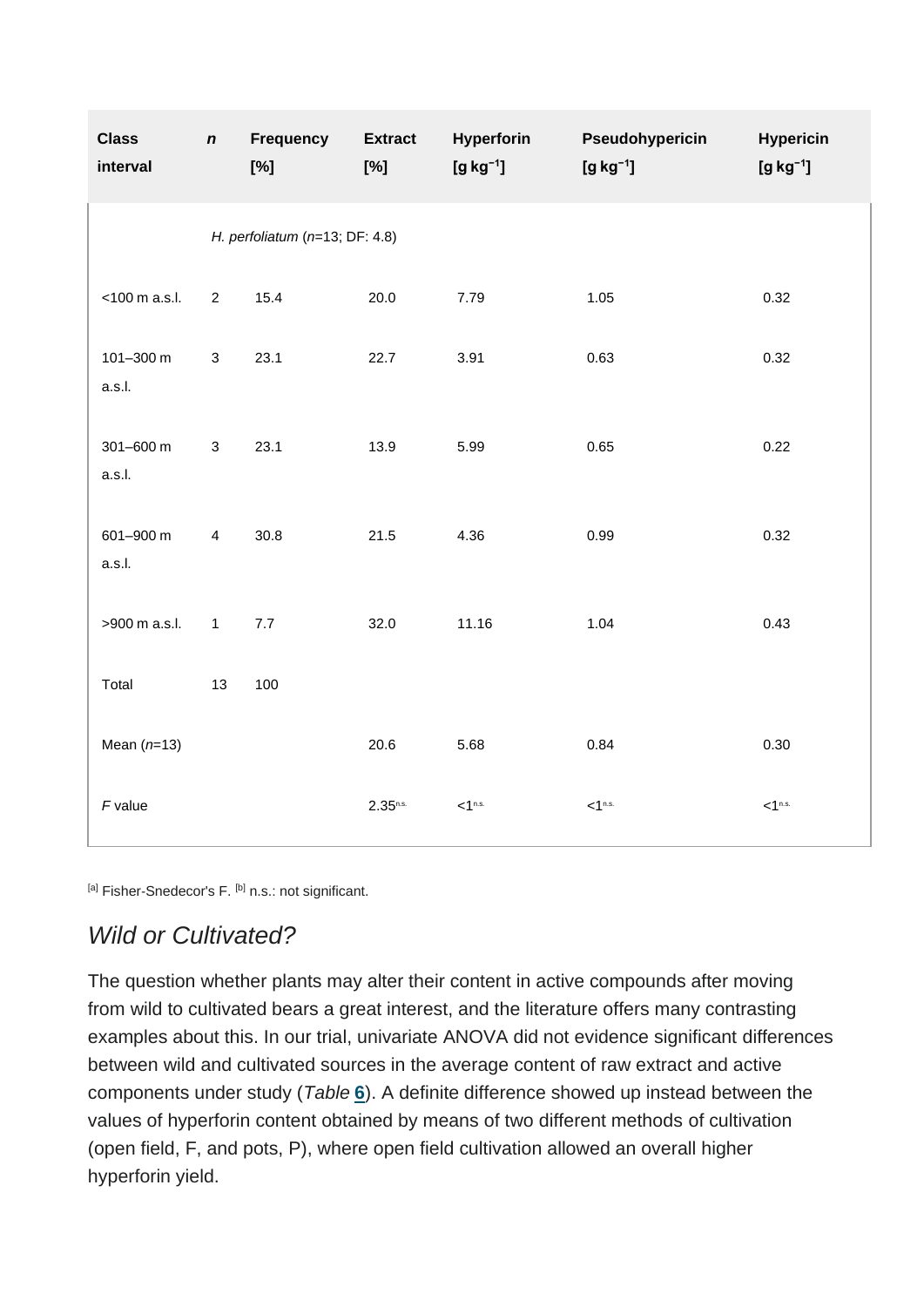|                                                                   | <b>Extract</b><br>[%] | <b>Hyperforin</b><br>$[g kg^{-1}]$ | Pseudohypericin<br>$[g kg^{-1}]$ | <b>Hypericin</b><br>$[g kg^{-1}]$ |
|-------------------------------------------------------------------|-----------------------|------------------------------------|----------------------------------|-----------------------------------|
| Wild (W)                                                          | 23.7                  | 6.50                               | 0.61                             | 0.37                              |
| Cultivated (C)[a]                                                 | 22.1                  | 8.05                               | 0.55                             | 0.38                              |
| $\mathsf F$                                                       | 23.6                  | 16.8                               | 0.53                             | 0.36                              |
| $\mathsf{P}$                                                      | 21.8                  | $6.5\,$                            | 0.56                             | 0.39                              |
| F value <sup>[b]</sup> (within cultivated, F vs.<br>P; DF: 1, 11) | $<1^{n.s.[c]}$        | $15.84***$ [d]                     | $<$ 1 <sup>n.s.</sup>            | < 1 <sup>n.s.</sup>               |
| F value (between wild and<br>cultivated, W vs. C; DF: 1, 46)      | < 1 <sup>n.s.</sup>   | < 1 <sup>n.s.</sup>                | $<$ 1 <sup>n.s.</sup>            | < 1 <sup>n.s.</sup>               |

**Table 6.** Mean values of extract yield [%] and active constituents [g kg−1] in Sicilian *Hypericum* species, and results of the ANOVA according to plant growth conditions (wild and cultivated; open field, F, and pots, P).

[a] Within cultivated: F=open field; P=pots. [b] Fisher‐Snedecor's *F*. [c] n.s.: not significant. [d] \*\*: P≤0.01.

Many arguments support the idea that specialized cultivation is preferable to collection from the wild. By one side, the indiscriminate collection for medicinal purpose of wild species poses a serious hazard to environment and biodiversity. Furthermore, the possibility to modify some special aspect of the growth environment of the plants, with the goal to enhance biosynthesis and storage of some selected compounds, has been demonstrated for many species.**[64](https://onlinelibrary.wiley.com/doi/10.1002/cbdv.201900596#cbdv201900596-bib-0064)** Notwithstanding, literature data about the effects of cultivation on *Hypericum* phytochemical features are not many, and mostly restricted to harvest time and conditions.**[89](https://onlinelibrary.wiley.com/doi/10.1002/cbdv.201900596#cbdv201900596-bib-0089)** Kizil et al.**[90](https://onlinelibrary.wiley.com/doi/10.1002/cbdv.201900596#cbdv201900596-bib-0090)** enlightened the relationship between dry matter yield and hypericin content, on one side, and the development stage of the harvested plants, their age and the height of cutting, on the other side.

Other works have taken into account some aspects of cropping management concerned with the hypericins content of dry herbage.**[66](https://onlinelibrary.wiley.com/doi/10.1002/cbdv.201900596#cbdv201900596-bib-0066)**, **[91](https://onlinelibrary.wiley.com/doi/10.1002/cbdv.201900596#cbdv201900596-bib-0091)**-**[93](https://onlinelibrary.wiley.com/doi/10.1002/cbdv.201900596#cbdv201900596-bib-0093)** However, since so many aspects are involved in hyperforin and hypericins production and storage inside the plants, it appears that further efforts must be addressed to a deeper insight about the best agricultural practices to apply for improving yield and quality aspects of *Hypericum* under cultivation.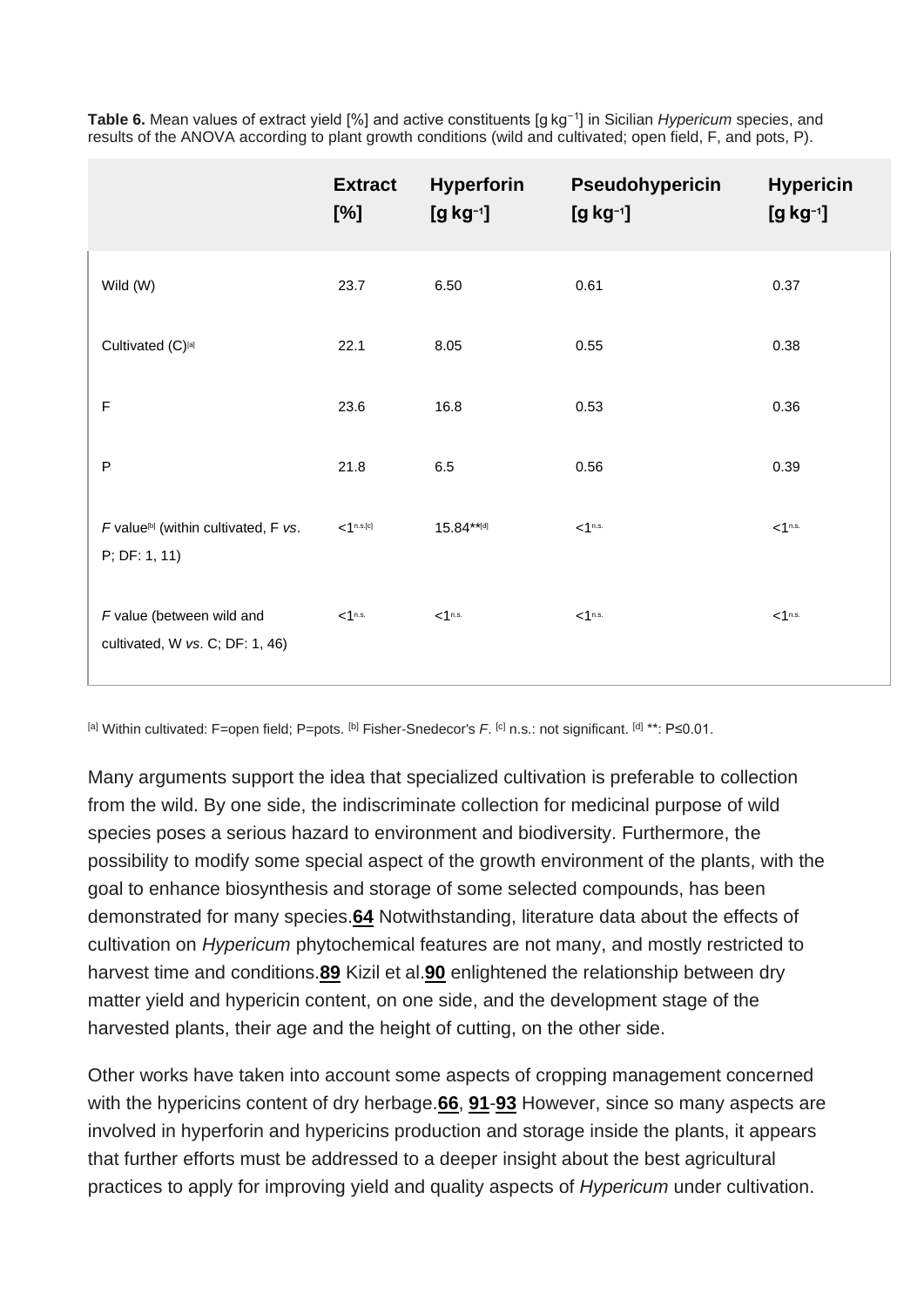## Conclusions

In our study, the content of the three studied active compounds (hypericin, pseudohypericin and hyperforin) showed a large variability, both among species and among accessions of the same species. However, the measured inter‐specific variability was not higher than variability within species. Hence, from the strict point of view of the content of active metabolites, the studied *Hypericum* species seem almost interchangeable one another. By one hand, this finding enlarges the possibility of use of *Hypericum* species different from *H. perforatum*, and, because of the high number of environments where these species are adapted, the number of agricultural conditions where they may be cultivated is supposed to get higher. By the other hand, the possibility to find low‐yielding and high‐yielding genotypes in almost all investigated species, stresses the need to pose a great attention on the choice of the individuals to be propagated for commercial purposes.

Open field cultivation seems the best option to obtain high‐hyperforin plants; although the cultivation in pots is surely not suitable for industrial purposes, the occurrence of this variability must be considered in phytochemical assays for plant grading according to quality.

Our finding indicating no significant difference between wild and cultivated sources encourages the research for suitable and finely tuned cropping techniques. Field cultivation have the sure advantage to allow obtaining higher and steady biomass yields. Hence, cultivation seems the best way to achieve a satisfactory stability in biomass yields as well as a good quality level of the product.**[64](https://onlinelibrary.wiley.com/doi/10.1002/cbdv.201900596#cbdv201900596-bib-0064)**, **[94](https://onlinelibrary.wiley.com/doi/10.1002/cbdv.201900596#cbdv201900596-bib-0094)** As far as we know, *H. perforatum* is the only species for which a high number of agronomical trials is available, and for which a concrete possibility exists to fit into high‐value cropping systems. Otherwise, the other *Hypericum* species have not been addressed to such experiments, and this supports the need for further research. Further phytochemical studies are moreover necessary, to deepen the relationships between the active metabolites content and the growth conditions of plants.

## Experimental Section

### *Plant Material*

The plant individuals studied in this trial were collected in Sicily in 2013 and 2014 from May to July, according to the flowering moments of the different species. For wild plants collection, a thorough investigation about the availability of *Hypericum* spp. was performed on an historical basis, by means of a search on the specialized literature.**[2](https://onlinelibrary.wiley.com/doi/10.1002/cbdv.201900596#cbdv201900596-bib-0002)**, **[4](https://onlinelibrary.wiley.com/doi/10.1002/cbdv.201900596#cbdv201900596-bib-0004)**, **[60](https://onlinelibrary.wiley.com/doi/10.1002/cbdv.201900596#cbdv201900596-bib-0060)**, **[95](https://onlinelibrary.wiley.com/doi/10.1002/cbdv.201900596#cbdv201900596-bib-0095)**-**[97](https://onlinelibrary.wiley.com/doi/10.1002/cbdv.201900596#cbdv201900596-bib-0097)** In both years, the collection sites were identified by means of their GPS coordinates (Garmin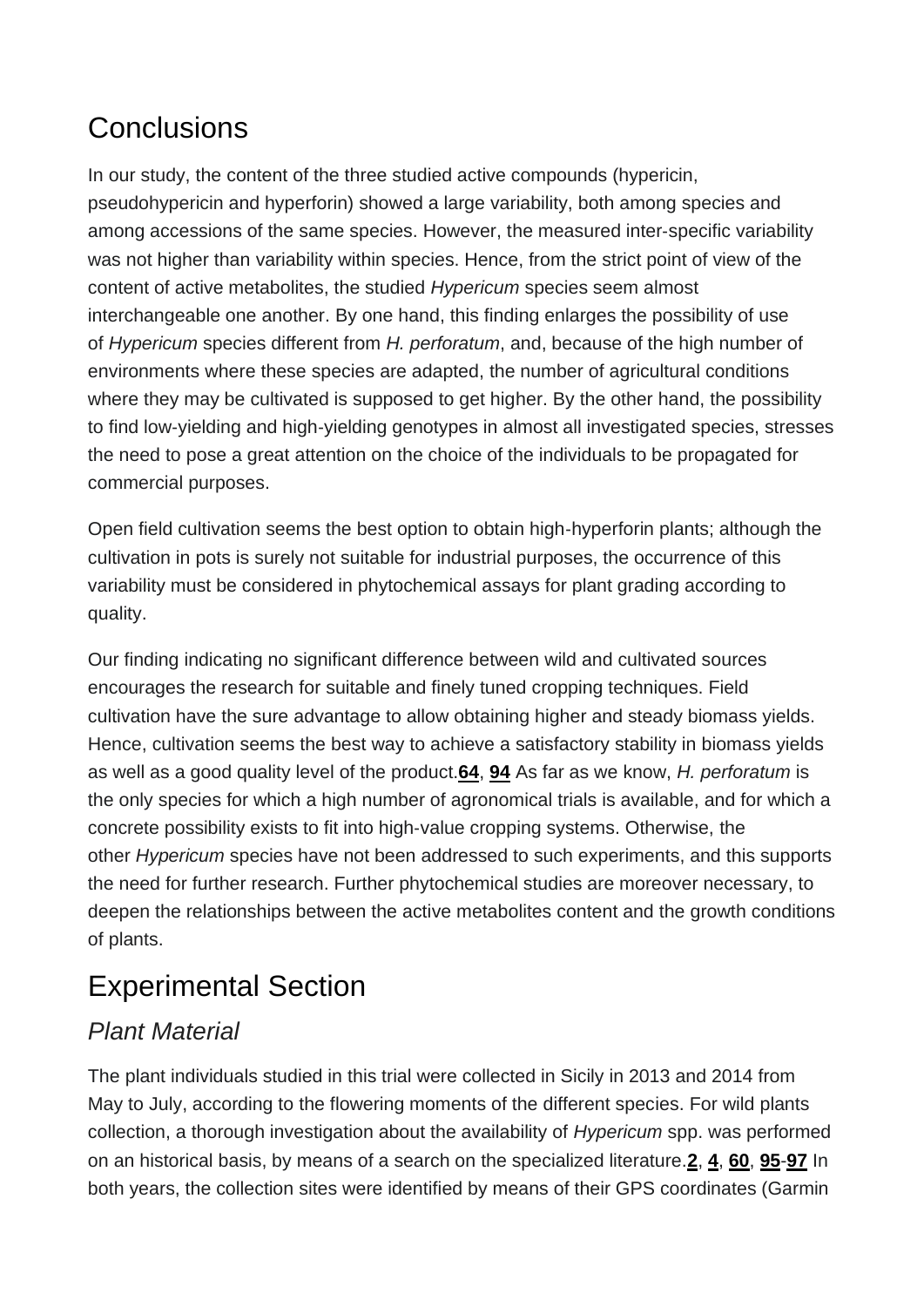e‐trex 30), and site descriptions and photographs were taken. The explored area included different environments of the provinces of Trapani, Palermo, Messina and Agrigento (*Supplementary Material*, *Figure S1*). The botanical identification was performed by the Authors using the available specific literature.**[2](https://onlinelibrary.wiley.com/doi/10.1002/cbdv.201900596#cbdv201900596-bib-0002)**, **[4](https://onlinelibrary.wiley.com/doi/10.1002/cbdv.201900596#cbdv201900596-bib-0004)**, **[60](https://onlinelibrary.wiley.com/doi/10.1002/cbdv.201900596#cbdv201900596-bib-0060)**, **[95](https://onlinelibrary.wiley.com/doi/10.1002/cbdv.201900596#cbdv201900596-bib-0095)**, **[97](https://onlinelibrary.wiley.com/doi/10.1002/cbdv.201900596#cbdv201900596-bib-0097)** The collected plants were used to prepare exsiccata in the laboratories of the Council for Agricultural Research and Agricultural Economy Analysis in Bagheria (PA), and specimens from each population were saved in the Herbarium of the Department of Agricultural, Food and Forest Sciences at the University of Palermo (SAF). Registration numbers for each studied population are reported in *Table* **[1](https://onlinelibrary.wiley.com/doi/10.1002/cbdv.201900596#cbdv201900596-tbl-0001)**.

From August to October 2013, after seed setting, samples of seeds were collected from all wild identified plant populations. When the seeds amount was high enough, the collected seeds were sown in ordinarily managed 3×2 m plots (F) located in the experimental farm 'Sparacia' (Cammarata, AG, Sicily; 37°38′08′′ N–13°40′56′′ E); otherwise, with limited seeds availability, seeds were put in 20-cm diameter pots (P), located in the same area. In both cases, cultivated plants entered the flowering phase in June 2014.

At flowering time, flowering tops (15–20 cm) were picked up from both wild and cultivated plants. The collected samples were stored in paper bags and dried at 20–25 °C in the dark for further analyses. In both years and in all growth conditions, efforts were made to collect the *Hypericum* flowering tops only when plant conditions were optimal, that is, at full flowering and in presence of an adequate biomass amount. Because of this constraint, from a few wild populations in which, at time of survey, blooming was too late, only seeds samples were collected, and no chemical analysis was carried on.

At the end of the second trial year, a total of 48 plant samples, collected from 18 different sites and obtained both from the wild (35 wild populations) and from cultivated stands (13 plant samples) had been collected and analyzed (*Table* **1**). Cultivated plants belonged to the species *H. perforatum* (10 accessions), *H. perfoliatum*, *H. pubescens* and *H. tetrapterum* (one accession for each species).

### *Preparation of Plant Extracts*

*Hypericum* air-dried flowered tops (residual moisture content of 8 %) were finely ground with a laboratory mill to obtain a homogenous drug powder; 5 g for each sample was extracted in 50 ml of ethanol, at room temperature for 72 h and under continuous stirring, taking care to avoid light exposure as much as possible, due the photo sensibility of the metabolites of interest. Each extract was filtered, and the filter was washed thrice with 10 ml of ethanol. Thereafter, the obtained mixture was dried with a rotary evaporator, to measure the dry extract amount of each sample (in percent). The samples for chemical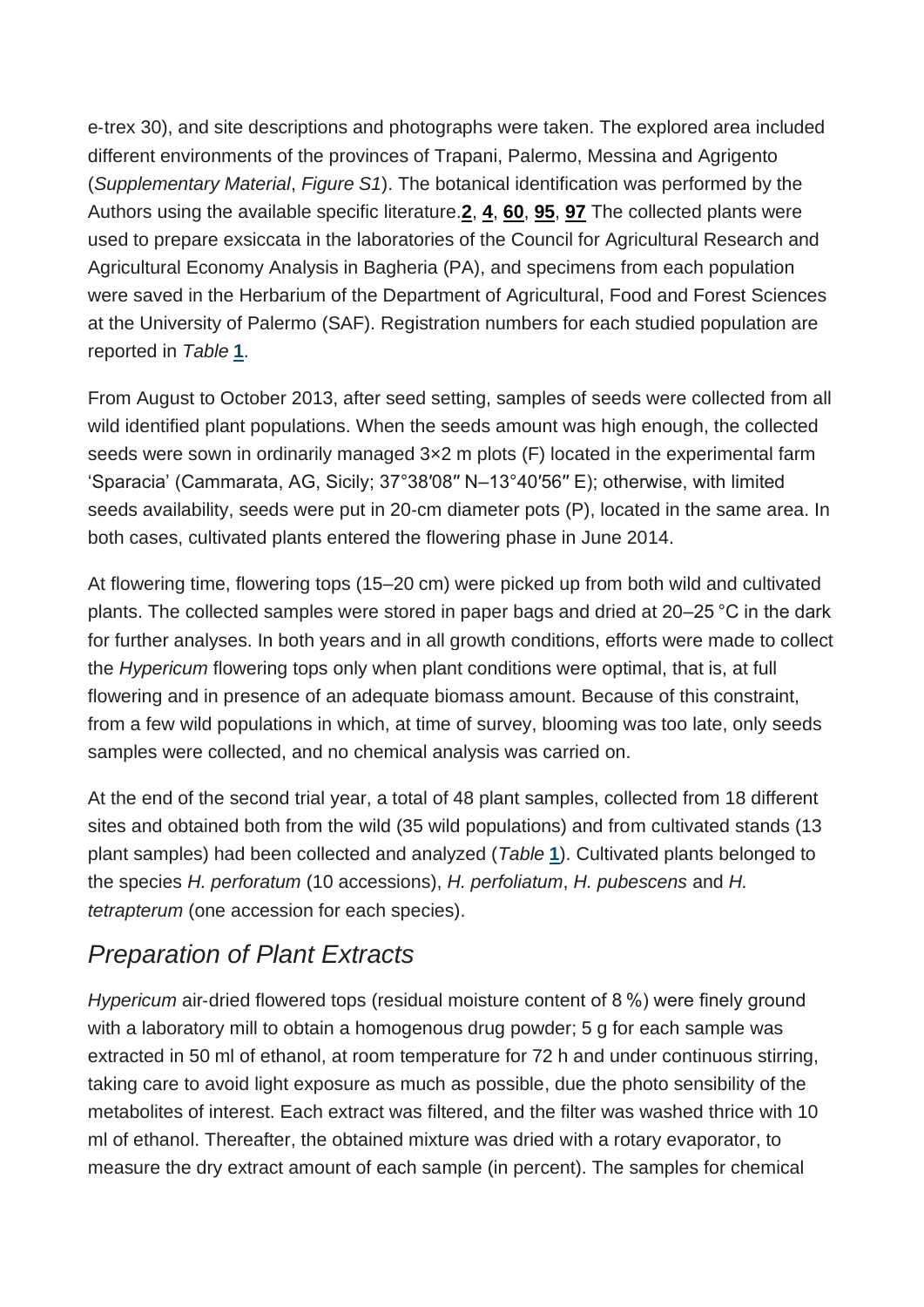analysis were extracted as mentioned above, then filtered on PTFE 0,45 μ filters (PALL Corporation), put into 2 mL amber vials and sent to analytical determinations.

### *Chemical Materials*

All solvents used were of HPLC grade and purchased from VWR (Milan, Italy). Pure standards of hyperforin and hypericin were purchased from Labochem science SRL (Catania, Italy).

### *HPLC/DAD Quantitative Analyses*

Hyperforin and hypericins quantitative analyses were carried out on a Thermofisher Ultimate3000 instrument equipped with a binary high‐pressure pump and a photodiode array detector. Collected data were processed through a software Agilent OpenLab CDS A.04.05 version. Chromatographic runs were carried out with the following gradient of B (acetonitrile) in A (ammonium acetate 20 mM in water): 0 min: 50 % B; 25 min: 50 % B; 35 min: 10 % B; 45 min: 90 % B; 50 min: 50 % B.**[98](https://onlinelibrary.wiley.com/doi/10.1002/cbdv.201900596#cbdv201900596-bib-0098)** The solvent flow rate was 1 mL/min. Quantifications were run at 290 nm for hyperforin with authentic reference substance for the calibration curve ( $R^2$ =0.9927) and at 590 nm for naphthodianthrones using hypericin (*R*<sup>2</sup>=0.9977) as standards. All analyses were carried out in triplicate by injection of 20 μL of a solution 10 mg/mL in methanol 'HPLC grade VWR' for each extract.

#### *Statistical Analysis*

For a first exploratory survey, all pooled data were first submitted to a Cluster Analysis (CA; complete linkage method; Euclidean distance metric) by means of the software 'Statistica 5.2', using as variables the detected levels of each significant chemical compound (hyperforin, pseudohypericin and hypericin). Because of the unbalanced structure of data, that did not allow to perform a pooled ANOVA including all class variables, a univariate ANOVA was separately performed for each given source of variation, namely the species, the provenance, and the growth condition of the plant (that is, 'wild' or 'cultivated'). Wild populations were furthermore analyzed based on the elevation (m a.s.l.) of their collection sites. When the ANOVA highlighted the occurrence of statistical differences between the groups, a Tukey's post‐hoc test was performed.**[99](https://onlinelibrary.wiley.com/doi/10.1002/cbdv.201900596#cbdv201900596-bib-0099)** In order to have a better insight of data, and to detect any differentiation inside the two major species (*H. perforatum* and *H. perfoliatum*), the analyses were repeated separately for each of them.

## Author Contribution Statement

A. C. was responsible for the study's design development and results treatment, performed the statistical analysis and wrote the first version of the manuscript (draft); S. L. managed the recognition,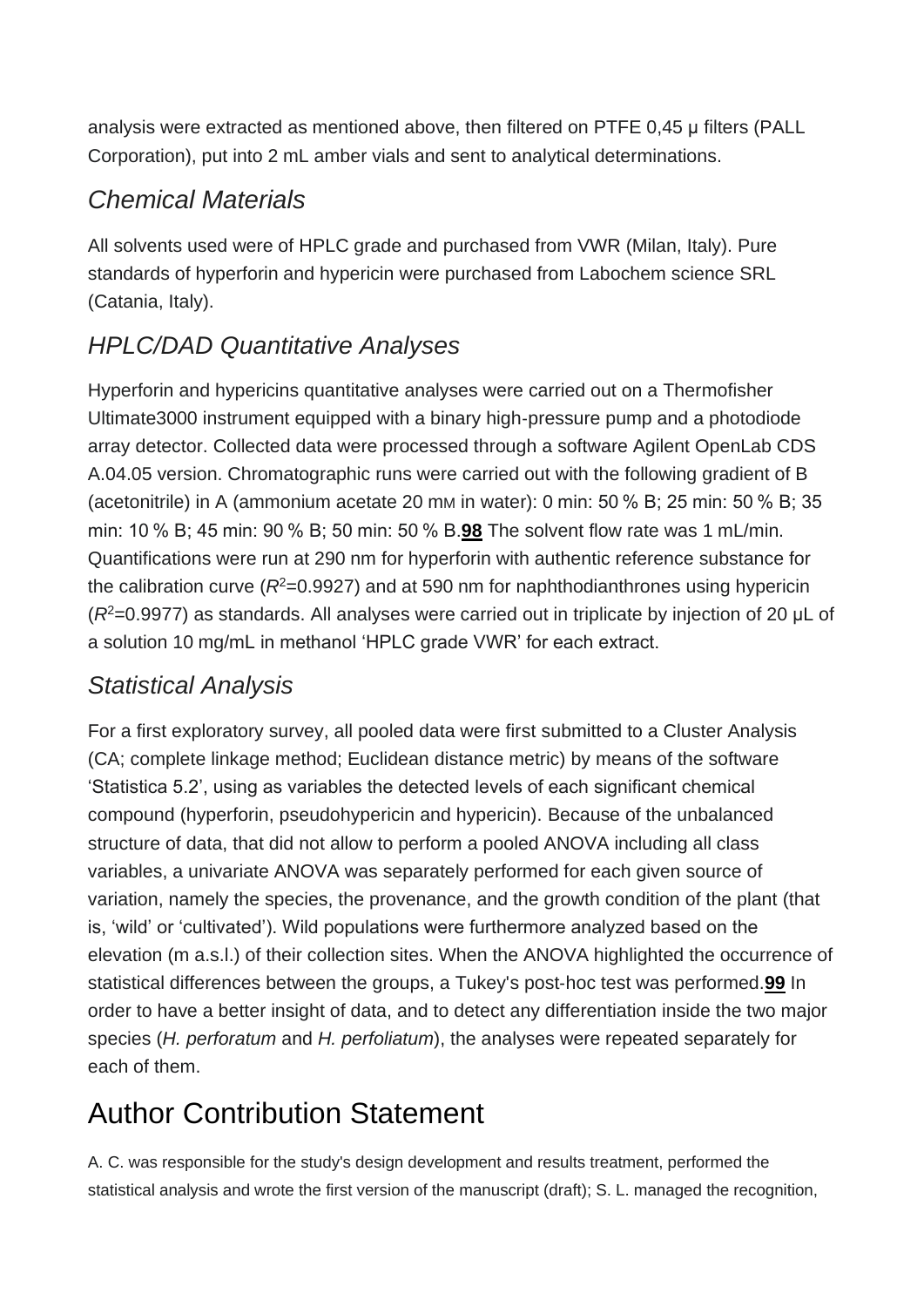collection, botanical identification, cultivation and harvest of plants, and helped with the treatment and discussion of results; E. N. was responsible for the preparation of plant extracts and for managing, elaboration, interpretation and discussion of the HPLC/DAD quantitative analyses. All authors reviewed the first version of the manuscript. Authors are aware and approved the submission of the manuscript.

### Acknowledgements

The authors thank Mrs. Tonia Strano (ICB‐CNR) for her daily assistance in laboratory and skillful technical assistance.

### References

- 1F. Bruno, G. Di Martino, F. Bonomo, 'Le piante officinali spontanee della Sicilia e dell'Arcipelago delle Pelagie', *Lav. Ist. Bot. Giardino Colon. Palermo* 1960, **XVII**, 131– 251 (in Italian)
- 2G. Giardina, F. M. Raimondo, V. Spadaro, 'A catalogue of plants growing in Sicily', *Bocconea* 2007, **20**, 5– 582.
- 3S. Lazzara, 'Ottimizzazione delle strategie di conservazione del germoplasma di *Hypericum* spp. della flora spontanea siciliana', PhD thesis, Università di Palermo 2015, 132 pp (in Italian).
- 4G. Castellano, V. Spadaro, '*Hypericum calycinum* (*Clusiaceae*) in Sicilia: aspetti farmacognostici e corologici', *Quad. Bot. Amb. Appl.* 2010, **21**, 29– 32 (in Italian).
- 5G. G. Franchi, C. Nencini, E. Collavoli, P. Massarelli, 'Composition and antioxidant activity *in vitro* of different St. John's Wort (*Hypericum perforatum* L.) extracts', *J. Med. Plant. Res.* 2011, **5**, 4349– 4353.
- 6E. Napoli, L. Siracusa, G. Ruberto, A. Carrubba, S. Lazzara, A. Speciale, F. Cimino, A. Saija, M. Cristani, 'Phytochemical profiles, phototoxic and antioxidant properties of eleven *Hypericum* species – A comparative study', *Phytochemistry* 2018, **152**, 162– 173.
- 7C. Cecchini, A. Cresci, M. M. Coman, M. Ricciutelli, G. Sagratini, S. Vittori, D. Lucarini, F. Maggi, 'Antimicrobial Activity of Seven *Hypericum* Entities from Central Italy', *Planta Med.* 2007, **73**, 564– 566.
- 8M. Mazandarani, S. Yassaghi, M. B. Rezaei, A. R. Mansourian, E. O. Ghaemi, 'Ethnobotany and Antibacterial Activities of Two Endemic Species of *Hypericum* in North-East of Iran', *Asian J. Plant Sci.* 2007, **6**, 354– 358.
- 9A. P. Guedes, F. Gregory, M. Fernandes-Ferreira, '*Hypericum* sp.: essential oil composition and biological activities', *Phytochem. Rev.* 2012, **11**, 127– 152.
- 10Y. Akgöz, 'The Effects of *Hypericum* (*Hypericacea*) Species on Microorganisms: a Review', *Int. Res. J. Pharm.* 2015, **6**, 390– 399.
- 11S. L. Crockett, 'Essential Oil and Volatile Components of the Genus *Hypericum* (Hypericaceae)', *Nat. Prod. Commun.* 2010, **5**, 1493– 1506.
- 12M. A. O'Hara, D. Kiefer, K. Farrell, K. Kemper, 'A Review of 12 Commonly Used Medicinal Herbs', *Arch. Fam. Med.* 1998, **7**, 523– 536.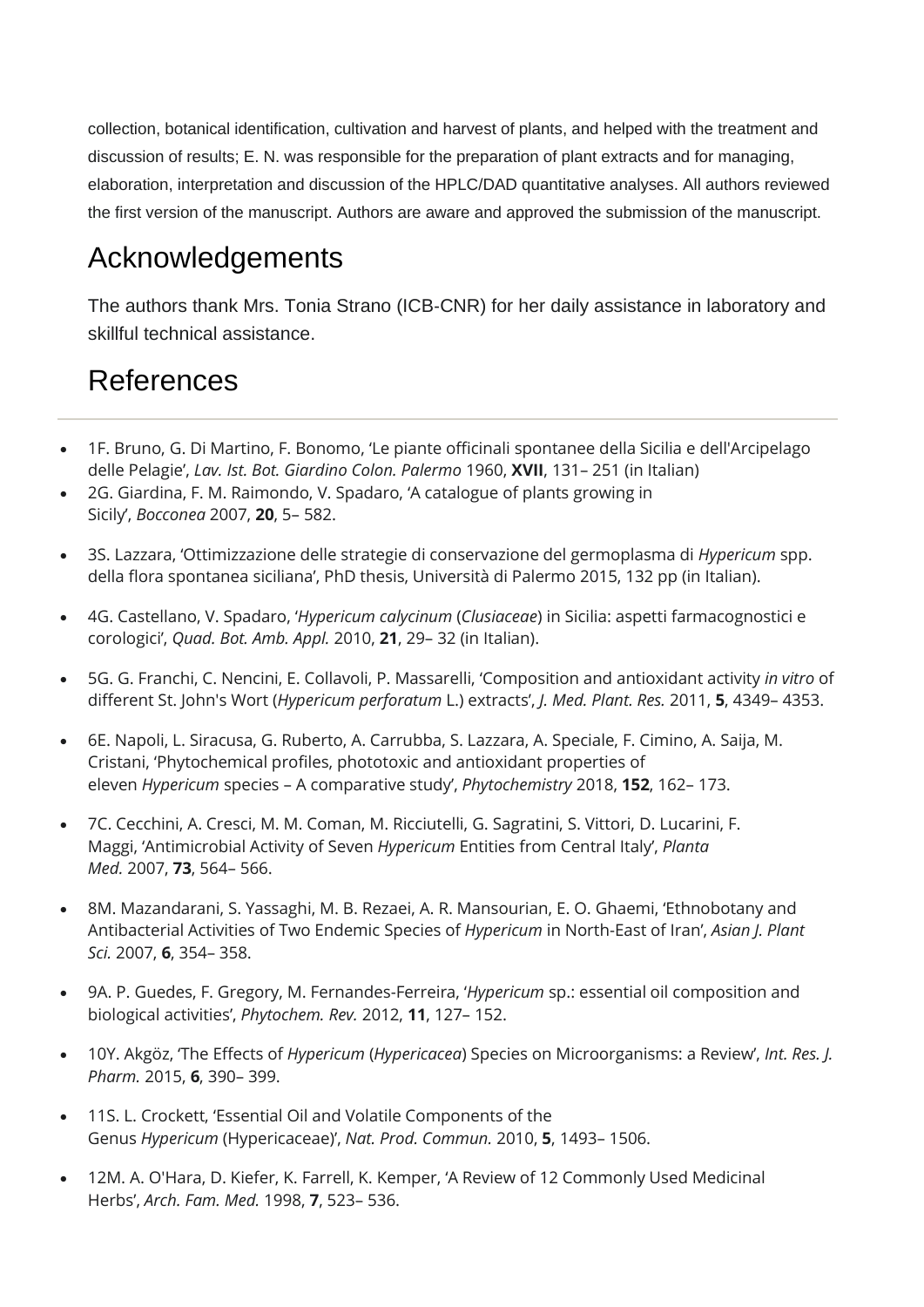- 13M. L. Leporatti, S. Ivancheva, 'Preliminary comparative analysis of medicinal plants used in the traditional medicine of Bulgaria and Italy', *J. Ethnopharmacol.* 2003, **87**, 123– 142.
- 14A. Poutaraud, P. Girardin, 'Agronomic and chemical characterization of 39 *Hypericum perforatum* accessions between 1998 and 2000', *Plant Breed.* 2004, **123**, 480– 484.
- 15R. Y. Cavero, S. Akerreta, M. I. Calvo, 'Medicinal plants used for dermatological affections in Navarra and their pharmacological validation', *J. Ethnopharmacol.* 2013, **149**, 533– 542.
- 16Committee on Herbal Medicinal Products (HMPC), 'Community herbal monograph on *Hypericum perforatum* L., herba (Traditional use)', 2009 Doc Ref: EMEA/HMPC/745582/2009. http://www.ema.europa.eu/docs/en\_GB/document\_library/Herbal\_- \_Community\_herbal\_monograph/2010/01/WC500059149.pdf (last accessed November 12, 2019).
- 17P. Maisenbacher, K. A. Kovar, 'Analysis and Stability of Hyperici Oleum', *Planta Med.* 1992, **58**, 351– 354.
- 18U. Wölfle, G. Seelinger, C. M. Schempp, 'Topical Application of St. John's Wort (*Hypericum perforatum*)', *Planta Med.* 2014, **80**, 109– 120.
- 19J. A. González, M. García-Barriuso, F. Amich, 'Ethnobotanical study of medicinal plants traditionally used in the Arribes del Duero, western Spain', *J. Ethnopharmacol.* 2010, **131**, 343– 355.
- 20A. Ibraliu, 'An overview of the flora and genetic resources of medicinal and aromatic plants in Albania', in: 'Report of a Working Group on Medicinal and Aromatic Plants', Ed. E. Lipman, Bioversity International, Rome, 2009, pp. 41–44.
- 21S. Redžić, 'The Ecological Aspect of Ethnobotany and Ethnopharmacology of Population in Bosnia and Herzegovina', *Coll. Antropol.* 2007, **31**, 869– 890.
- 22B. Mustafa, A. Hajdari, A. Pieroni, B. Pulaj, X. Koro, C. L. Quave, 'A cross-cultural comparison of folk plant uses among Albanians, Bosniaks, Gorani and Turks living in south Kosovo', *J. Ethnobiol. Ethnomed.* 2015, **11**, 39.
- 23I. Süntar, E. K. Akkol, H. Keleş, A. Oktem, K. H. C. Başer, E. Yeşilada, 'A novel wound healing ointment: A formulation of *Hypericum perforatum* oil and sage and oregano essential oils based on traditional Turkish knowledge', *J. Ethnopharmacol.* 2011, **134**, 89– 96.
- 24J. M. Greeson, B. Sanford, D. A. Monti, 'St. John's wort (*Hypericum perforatum*): a review of the current pharmacological, toxicological, and clinical literature', *Psychopharmacology* 2001, **153**, 402– 414.
- 25F. Lentini, 'The role of ethnobotanics in scientific research. State of ethnobotanical knowledge in Sicily', *Fitoterapia* 2000, **71**, 83– 88.
- 26E. Yeşilada, G. Honda, E. Sezik, M. Tabata, T. Fujita, T. Tanaka, Y. Takeda, Y. Takaishi, 'Traditional medicine in Turkey. V. Folk medicine in the inner Taurus Mountains', *J. Ethnopharmacol.* 1995, **46**, 133– 152.
- 27G. Honda, E. Yeşilada, M. Tabata, E. Sezik, T. Fujita, Y. Takeda, Y. Takaishi, T. Tanaka, 'Traditional medicine in Turkey VI. Folk medicine in West Anatolia: Afyon, Kütahya, Denizli, Muğla, Aydin provinces', *J. Ethnopharmacol.* 1996, **53**, 75– 87.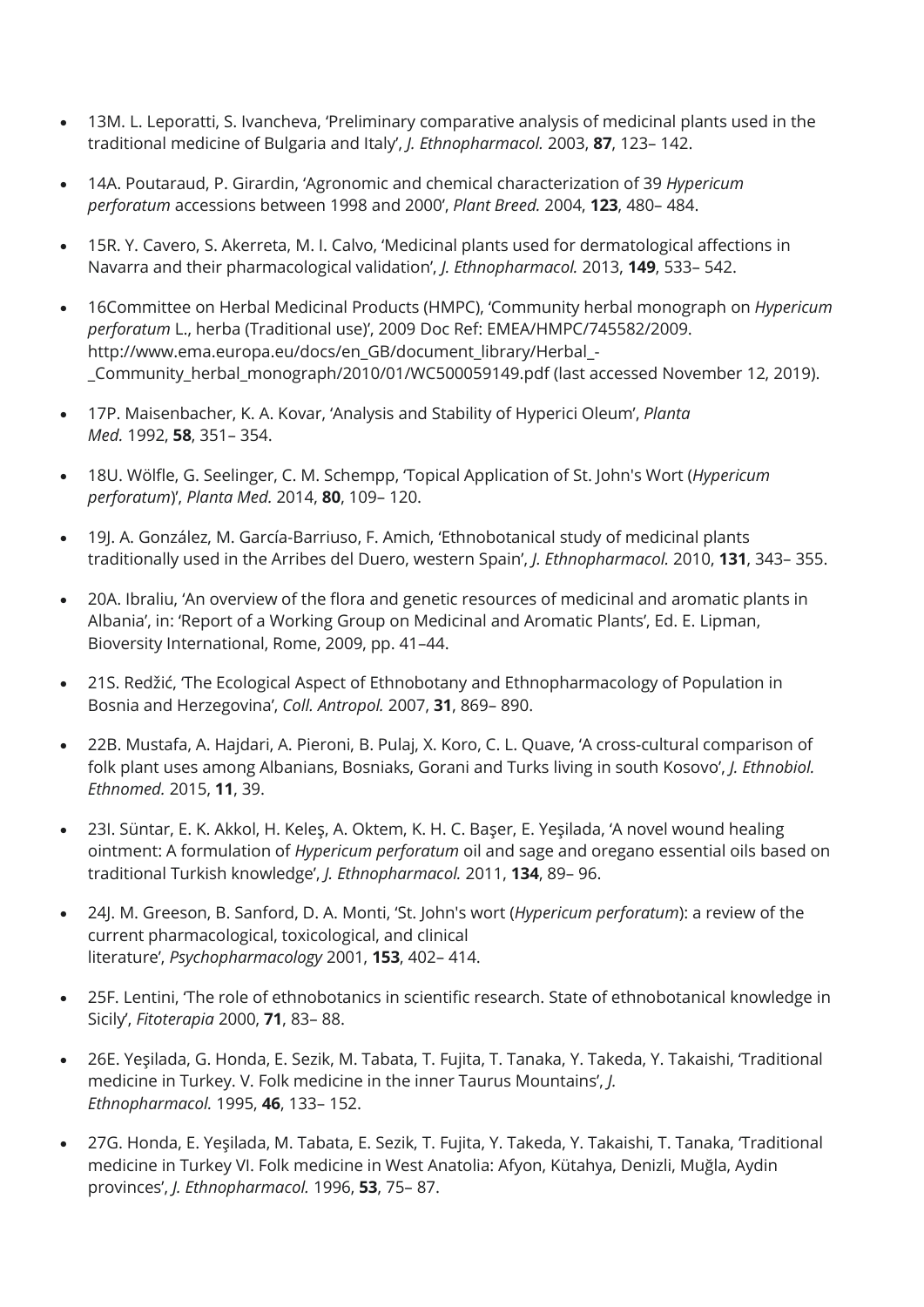- 28G. Caprioli, A. Alunno, D. Beghelli, A. Bianco, M. Bramucci, C. Frezza, R. Iannarelli, F. Papa, L. Quassinti, G. Sagratini, B. Tirillini, A. Venditti, S. Vittori, F. Maggi, 'Polar Constituents and Biological Activity of the Berry-Like Fruits from *Hypericum androsaemum* L.', *Front. Plant Sci.* 2016, **7**, 232.
- 29A. Bertoli, C. Çirak, J. A. Teixeira da Silva, '*Hypericum* Species as Sources of Valuable Essential Oils', *Med. Arom. Plant Sci. Biotechnol.* 2011, **5**, 29– 47.
- 30G. Stojanović, A. Dordević, A. Smelcerović, 'Do Other *Hypericum* Species Have Medical Potential as St. John's Wort (*Hypericum perforatum*)?', *Curr. Med. Chem.* 2013, **20**, 2273– 2295.
- 31A. P. Guedes, L. R. Amorim, A. M. S. Vicente, G. Ramos, M. Fernandes-Ferreira, 'Essential Oils from Plants and in Vitro Shoots of *Hypericum androsaemum* L.', *J. Agric. Food Chem.* 2003, **51**, 1399– 1404.
- 32A. P. Guedes, L. R. Amorim, A. Vicente, M. Fernandes-Ferreira, 'Variation of the essential oil content and composition in leaves from cultivated plants of *Hypericum androsaemum* L.', *Phytochem. Anal.* 2004, **15**, 146– 151.
- 33K. Šavikin, S. Dobrić, V. Tadić, G. Zdunić, 'Antiinflammatory activity of ethanol extracts of *Hypericum perforatum* L., *H. barbatum* Jacq., *H. hirsutum* L., *H. richeri* Vill. and *H. androsaemum* L. in rats', *Phytother. Res.* 2007, **21**, 176– 180.
- 34A. Guedes, R. Luques, P. Ferreira, M. T. Almeida, M. Fernandes-Ferreira, 'Essential oil components of *Hypericum androsaemum* infusions and their nematotoxic effects against *Meloidogyne javanica* (Treub) Chittwood', 8th Phytochemical Society of Europe (PSE) Meeting on Biopesticides, La Palma, Canary Islands, Spain, 2009, pp. 21–25.
- 35I. F. Almeida, E. Fernandes, J. L. F. C. Lima, P. Cardoso Costa, M. F. Bahia, '*In Vitro* Protective Effect of *Hypericum androsaemum* Extract Against Oxygen and Nitrogen Reactive Species', *Basic Clin. Pharmacol. Toxicol.* 2009, **105**, 222– 227.
- 36J. Costa, B. Campos, J. S. Amaral, M. E. Nunes, M. B. P. P. Oliveira, I. Mafra, 'HRM analysis targeting ITS1 and matK loci as potential DNA mini-barcodes for the authentication of *Hypericum perforatum* and *Hypericum androsaemum* in herbal infusions', *Food Control* 2016, **61**, 105– 114.
- 37F. Maggi, C. Cecchini, A. Cresci, M. M. Coman, B. Tirillini, G. Sagratini, F. Papa, S. Vittori, 'Chemical Composition and Antimicrobial Activity of the Essential Oils from Several *Hypericum* Taxa (Guttiferae) Growing in Central Italy (Appennino Umbro-Marchigiano)', *Chem. Biodiversity* 2010, **7**, 447– 466.
- 38L. Pistelli, A. Bertoli, S. Zucconelli, I. Morelli, L. Panizzi, F. Menichini, 'Antimicrobial activity of crude extracts and pure compounds of *Hypericum hircinum*', *Fitoterapia* 2000, **71**, S 138–S 140.
- 39A. Maxia, L. Maxia, 'First ethnopharmacobotanical survey about sardinian endemic species, Italy', *Rend. Semin. Fac. Sci. Univ. Cagliari* 2004, **74**, 45– 50.
- 40A. Pieroni, C. L. Quave, R. F. Santoro, 'Folk pharmaceutical knowledge in the territory of the Dolomiti Lucane, inland Southern Italy', *J. Ethnopharmacol.* 2004, **95**, 373– 384.
- 41C. Foddis, A. Maxia, 'Le piante utilizzate nella medicina popolare dell'Ogliastra (Sardegna Centro-Orientale) per la cura delle patologie del sistema muscolo-scheletrico', *Rend. Semin. Fac. Sci. Univ. Cagliari* 2006, **76**, 17– 28 (in Italian).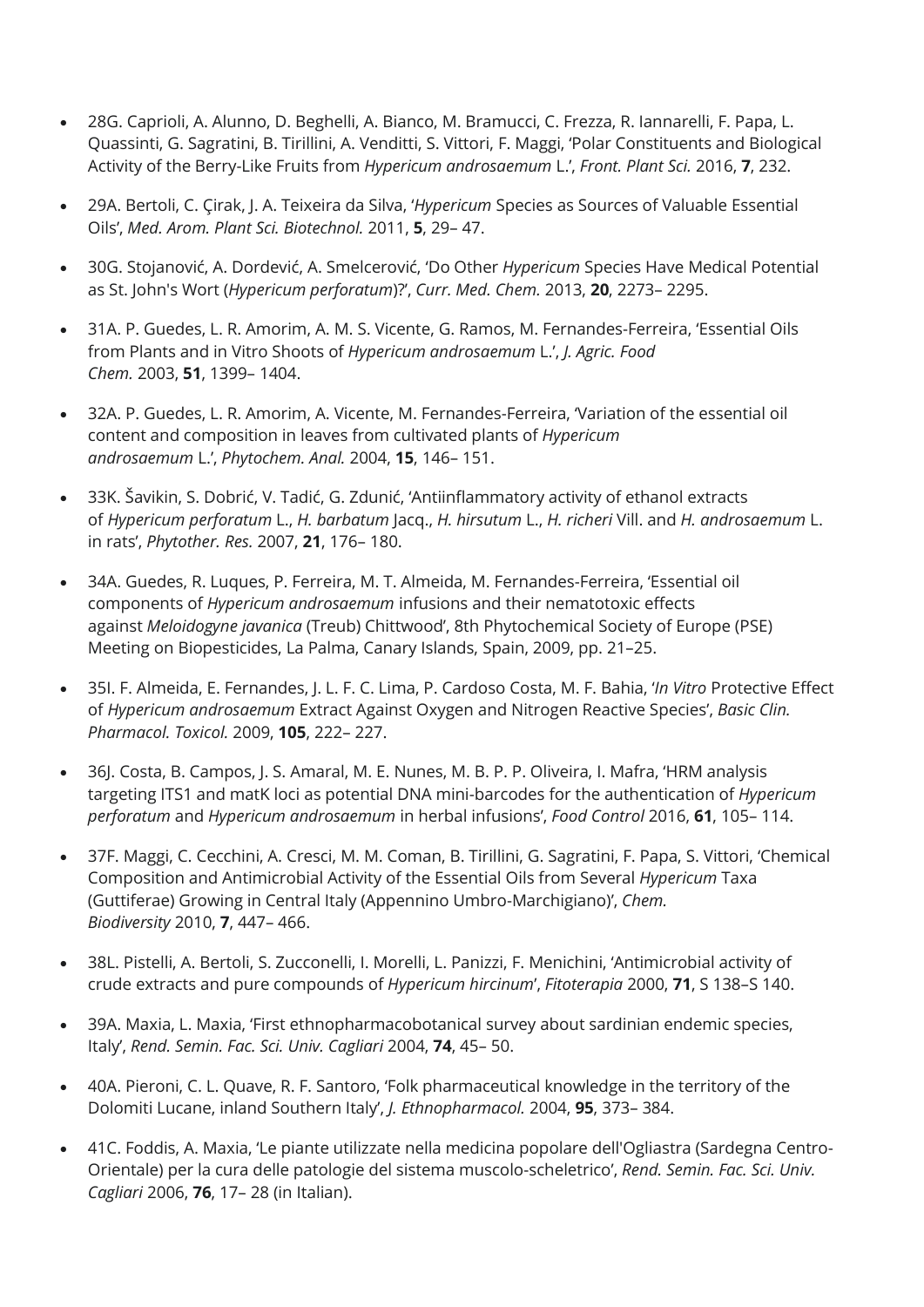- 42G. Sagratini, M. Ricciutelli, S. Vittori, N. Öztürk, Y. Öztürk, F. Maggi, 'Phytochemical and antioxidant analysis of eight *Hypericum* taxa from Central Italy', *Fitoterapia* 2008, **79**, 210– 213
- 43M. Mandrone, B. Lorenzi, A. Venditti, L. Guarcini, A. Bianco, C. Sanna, M. Ballero, F. Poli, F. Antognoni, 'Antioxidant and anti-collagenase activity of *Hypericum hircinum* L.', *Ind. Crops Prod.* 2015, **76**, 402– 408.
- 44N. Radulović, V. Stankov-Jovanović, G. Stojanović, A. Smelcerović, M. Spiteller, A. Yoshinori, 'Screening of *in vitro* antimicrobial and antioxidant activity of nine *Hypericum* species from the Balkans', *Food Chem.* 2007, **103**, 15– 21.
- 45E. De Clercq, 'Current lead natural products for the chemotherapy of human immunodeficiency virus (HIV) infection', *Med. Res. Rev.* 2000, **20**, 323– 349.
- 46B. Öztürk, S. Apaydin, E. Goldeli, I. Ince, U. Zeybek, '*Hypericum triquetrifolium* Turra extract exhibits antiinflammatory activity in the rat', *J. Ethnopharmacol.* 2002, **80**, 207– 209.
- 47Z. Rouis, M. Ben Farhat, M. E. Kchouk, 'Etude de la variabilité génétique chez l' *Hypericum triquetrifolium* Turra en Tunisie', proc. Intern. Symp. on 'Perfume, Aromatic and Medicinal Plants: from production to valorization: SIPAM 2006', November 2nd– 4th 2006, Jerba, 136 (In French).
- 48K. Hosni, K. Msaada, M. Ben Taârit, B. Marzouk, 'Phenological variations of secondary metabolites from *Hypericum triquetrifolium* Turra', *Biochem. Syst. Ecol.* 2011, **39**, 43– 50.
- 49B. Saad, B. S. AbouAtta, W. Basha, A. Hmade, A. Kmail, S. Khasib, O. Said, '*Hypericum triquetrifolium*–Derived Factors Downregulate the Production Levels of LPS-Induced Nitric Oxide and Tumor Necrosis Factor-*α* in THP-1 Cells', *J. Evid.-Based Complem. Altern. Med.* 2011, 586470.
- 50Z. Rouis, A. Elaissi, N. B. S. Abid, M. A. Lassoued, P. L. Cioni, G. Flamini, M. Aouni, 'Chemical Composition and Intraspecific Variability of the Essential Oils of Five Populations of *Hypericum triquetrifolium* Turra Growing in North Tunisia', *Chem. Biodiversity* 2012, **9**, 806– 816.
- 51Y. Öztürk, S. Aydin, R. Beis, K. H. C. Başer, H. Berberoğlu, 'Effects of *Hypericum calycinum* L. Extract on the Central Nervous System in Mice', *Phytother. Res.* 1996, **10**, 700– 702.
- 52N. Menković, K. Šavikin, S. Tasić, G. Zdunić, D. Stesević, S. Milosavljević, D. Vincek, 'Ethnobotanical study on traditional uses of wild medicinal plants in Prokletije Mountains (Montenegro)', *J. Ethnopharmacol.* 2011, **133**, 97– 107.
- 53A. Bruni, M. Nicoletti, L. Bruni, 'Dizionario Ragionato di Erboristeria e di Fitoterapia', Ed. Piccin Nuova Libreria, Padova, 2003 (In Italian).
- 54P. M. Guarrera, 'Le piante nelle tradizioni popolari della Sicilia', *Erboristeria domani* 2009, **1**, 46– 55 (in Italian).
- 55P. Valentão, M. Carvalho, F. Carvalho, E. Fernandes, R. Pires das Neves, M. L. Pereira, P. B. Andrade, R. M. Seabra, M. L. Bastos, '*Hypericum androsaemum* infusion increases tert-butyl hydroperoxide-induced mice hepatotoxicity in vivo', *J. Ethnopharmacol.* 2004, **94**, 345– 351.
- 56B. M. A. Mohammed, S. K. Q. Kheravii, 'Evaluation of genotoxic potential of *Hypericum triquetrifolium* extract in somatic and germ cells of male albino mice', *Res. Opin. Animal Vet. Sci.* 2011, **1**, 231– 239.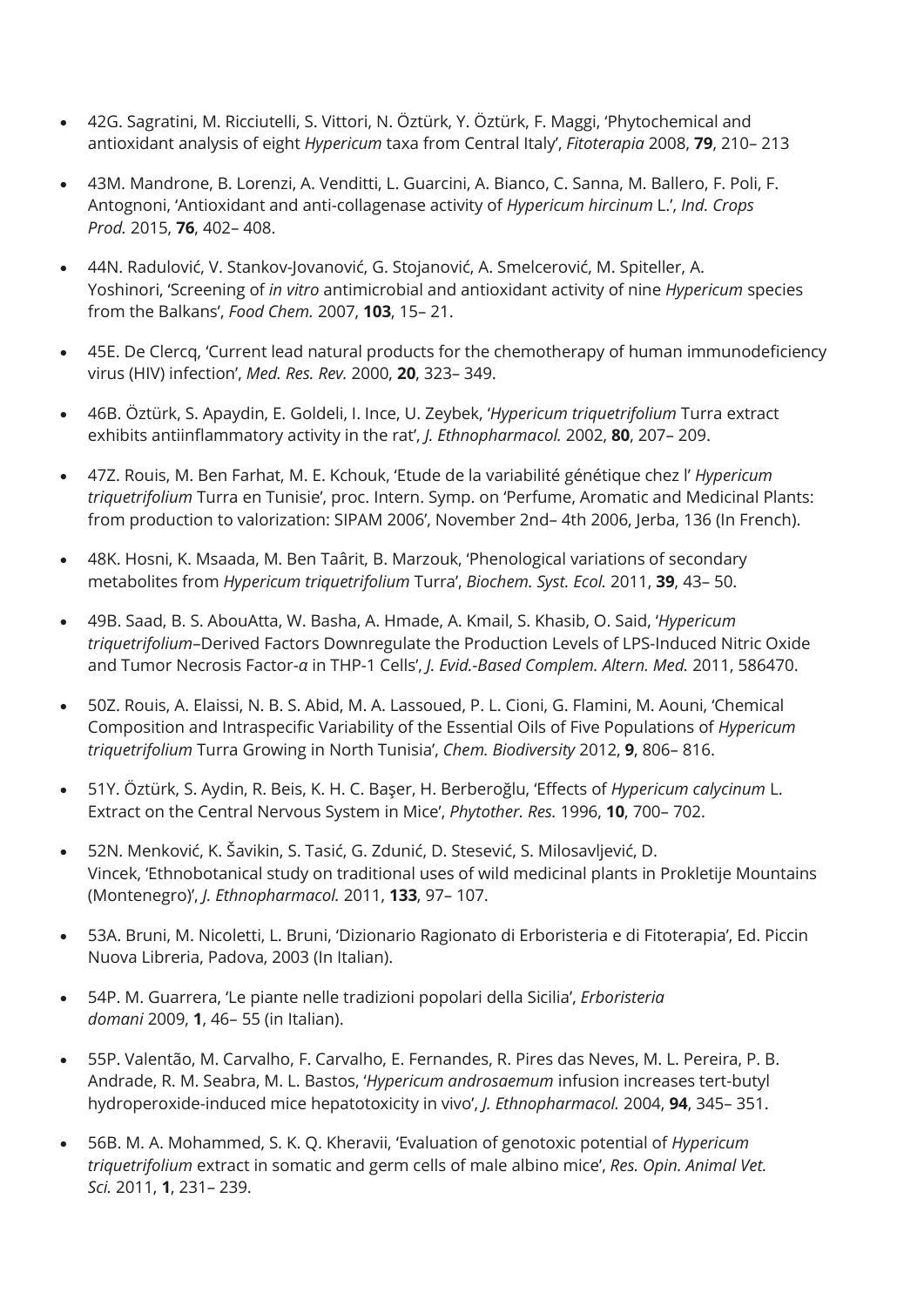- 57A. Máthé, I. Máthé, 'Quality assurance of cultivated and gathered medicinal plants', *Acta Hortic.* 2008, **765**, 67– 76.
- 58World Health Organization, 'WHO Guidelines on Good Agricultural and Collection Practices (GACP) for Medicinal Plants', WHO, Geneva, 2003.
- 59Z. Šatović, K. Carović-Stanko, M. Grdiša, V. Židovec, I. Kolak, Z. Liber, M. Jug-Dujaković, 'Conservation of medicinal and aromatic plants in Croatia', in 'Report of a Working Group on Medicinal and Aromatic Plants', Ed. E. Lipman, Bioversity International, Rome, 2009, pp. 59–61.
- 60S. Pignatti, 'Flora d'Italia', Vol. I, Edagricole, Bologna, 1982, pp. 343–351, (In Italian).
- 61USDA-ARS, National Genetic Resources Program. '*Germplasm Resources Information Network'* (GRIN) [Online Database]. National Germplasm Resources Laboratory, Beltsville, Maryland, 2015. https://npgsweb.ars-grin.gov/gringlobal/taxon/taxonomysearcheco.aspx [query: Hypericum; accessed 23 Dec 2019] .
- 62Y. M. Buckley, D. T. Briese, M. Rees, 'Demography and management of the invasive plant species *Hypericum perforatum*. II. Construction and use of an individual-based model to predict population dynamics and the effects of management strategies', *J. Appl. Ecol.* 2003, **40**, 494– 507.
- 63U. Schippmann, D. J. Leaman, A. B. Cunningham, 'Impact of Cultivation and Gathering of Medicinal Plants on Biodiversity: Global Trends and Issues', in 'Biodiversity and the Ecosystem Approach in Agriculture, Forestry and Fisheries', FAO, Rome, 2002.
- 64P. H. Canter, H. Thomas, E. Ernst, 'Bringing medicinal plants into cultivation: opportunities and challenges for biotechnology', *Trends Biotechnol.* 2005, **23**, 180– 185.
- 65H. Becker, 'Boosting the quality and potency of St. John's Wort', *Agric. Res.* 2000, **48**, 12– 13.
- 66S. Lazzara, M. Militello, A. Carrubba, E. Napoli, S. Saia, 'Arbuscular mycorrhizal fungi altered the hypericin, pseudohypericin, and hyperforin content in flowers of *Hypericum perforatum* grown under contrasting P availability in a highly organic substrate', *Mycorrhiza* 2016, **27**, 345– 354.
- 67P. K. Saxena, I. B. Cole, S. J. Murch, 'Approaches to Quality Plant Based Medicine: Significance of Chemical Profiling', in 'Applications of Plant Metabolic Engineering', Ed. R. Verpoorte, Springer, 2007, 311–330.
- 68A. Ghavamaldin, R. Aptin, P. Khalil, G. Mansour, T. Mariamalsadat, 'Study of variation of biochemical components in *Hypericum perforatum* L. grown in North of Iran', *J. Med. Plants Res.* 2012, **6**, 366– 372.
- 69C. Zorzetto, C. C. Sánchez-Mateo, R. M. Rabanal, G. Lupidi, D. Petrelli, L. A. Vitali, M. Bramucci, L. Quassinti, G. Caprioli, F. Papa, M. Ricciutelli, G. Sagratini, S. Vittori, F. Maggi, 'Phytochemical analysis and i*n vitro* biological activity of three *Hypericum* species from the Canary Islands (*Hypericum reflexum*, *Hypericum canariense* and *Hypericum grandifolium*)' *Fitoterapia* 2015, **100**, 95– 109.
- 70E. Bombardelli, P. Morazzoni, 'Hypericum perforatum', *Fitoterapia* 1995, **66**, 43– 68.
- 71S. S. Chatterjee, S. K. Bhattacharya, M. Wonnemann, A. Singer, W. E. Müller, 'Hyperforin as a possible antidepressant component of hypericum extracts', *Life Sci.* 1998, **63**, 499– 510.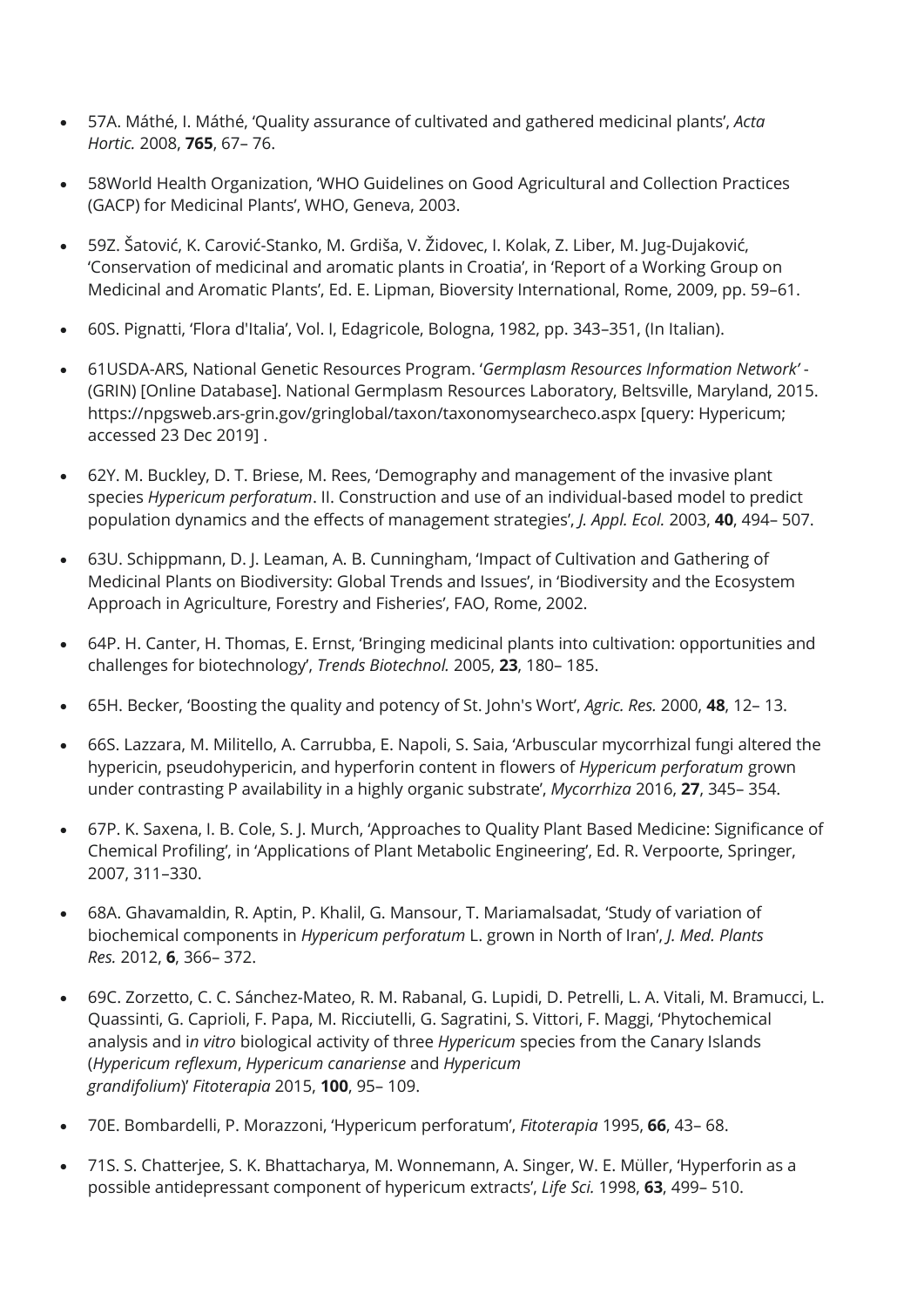- 72World Health Organization, 'WHO Monographs on Selected Medicinal Plants', WHO, Geneva, 2002, Vol. 2.
- 73V. Butterweck, M. Schmidt, 'St. John's wort: Role of active compounds for its mechanism of action and efficacy', *Wien. Med. Wochenschr.* 2007, **157**, 356– 361.
- 74M. Schmidt, V. Butterweck, 'The mechanisms of action of St. John's wort: an update', *Wien. Med. Wochenschr.* 2015, **165**, 229– 235.
- 75P. Zanoli, 'Role of Hyperforin in the Pharmacological Activities of St. John's Wort', *CNS Drug Rev.* 2004, **10**, 203– 218.
- 76S. L. Crockett, N. K. B. Robson, 'Taxonomy and Chemotaxonomy of the Genus *Hypericum*', *Med. Arom. Plant. Sci. Biotechnol.* 2011, **5**, 1– 13.
- 77T. B. Kireeva, U. L. Sharanov, W. Letchamo, 'Biochemical and Eco-physiological Studies on *Hypericum* spp.', in 'Perspectives on New Crops and New Uses', Ed. J. Janick, ASHS press, Alexandria, VA, 1999, pp. 467–468.
- 78E. M. Gioti, Y. C. Fiamegos, D. C. Skalkos, C. D. Stalikas, 'Antioxidant activity and bioactive components of the aerial parts of *Hypericum perforatum* L. from Epirus, Greece', *Food Chem.* 2009, **117**, 398– 404.
- 79L. 'Hyperforin', *Phytochemistry* 2006, **67**, 2201– 2207.
- 80A. Smelcerović, V. Verma, M. Spiteller, S. M. Ahmad, S. C. Puri, G. N. Qazi, 'Phytochemical analysis and genetic characterization of six *Hypericum* species from Serbia', *Phytochemistry* 2006, **67**, 171– 177.
- 81P. Klingauf, T. Beuerle, A. Mellenthin, S. A. M. El-Moghazy, Z. Boubakir, L. Beerhues, 'Biosynthesis of the hyperforin skeleton in *Hypericum calycinum* cell cultures', *Phytochemistry* 2005, **66**, 139– 145.
- 82A. Karioti, A. R. Bilia, 'Hypericins as Potential Leads for New Therapeutics', *Int. J. Mol. Sci.* 2010, **11**, 562– 594.
- 83G. M. Kitanov, 'Hypericin and pseudohypericin in some *Hypericum* species', *Biochem. Syst. Ecol.* 2001, **29**, 171– 178.
- 84B. Božin, N. Kladar, N. Grujić, G. Anačkov, I. Samojlik, N. Gavarić, B. Srđenović Čonić, 'Impact of Origin and Biological Source on Chemical Composition, Anticholinesterase and Antioxidant Properties of Some St. John's Wort Species (*Hypericum spp*., Hypericaceae) from the Central Balkans', *Molecules* 2013, **18**, 11733– 11750.
- 85P. S. Chatzopoulou, T. Markovic, D. Radanovic, T. V. Koutsos, S. T. Katsiotis, 'Essential Oil Composition of Serbian *Hypericum perforatum* Local Population Cultivated in Different Ecological Conditions', *J. Essent. Oil-Bear. Plants* 2009, **12**, 666– 673.
- 86F. A. Tonk, R. R. A. Giachino, Ç. Sönmez, S. Yüce, E. Bayram, I. Telci, M. A. Furan, 'Characterization of Various *Hypericum perforatum* Clones by Hypericin and RAPD Analyses', *Int. J. Agric. Biol.* 2011, **13**, 31– 37.